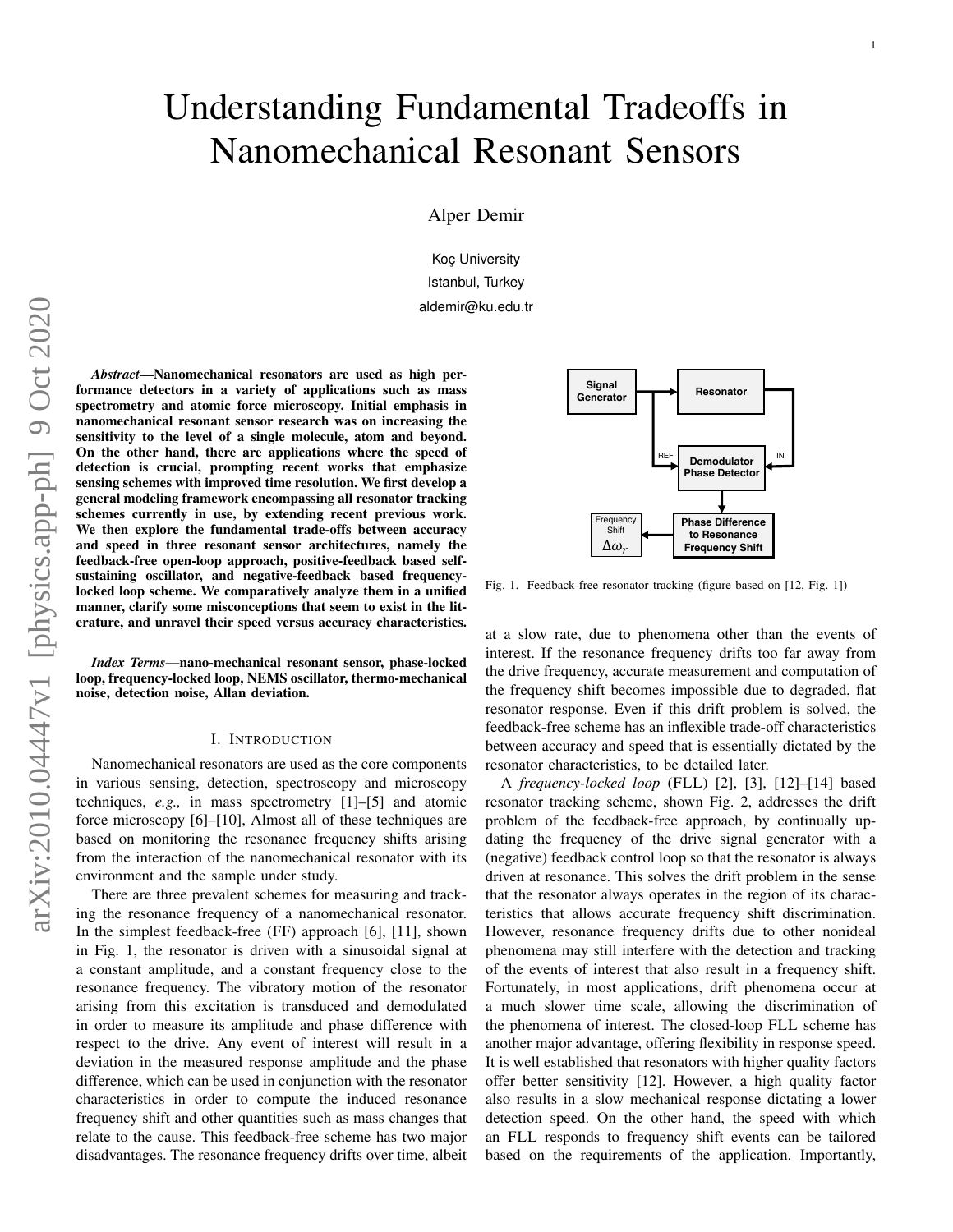

<span id="page-1-0"></span>Fig. 2. Frequency-locked loop (figure based on [\[12,](#page-13-4) Fig. 1])

this can be done in such a way so that the FLL response time is much shorter than, and in fact independent of, the mechanical response time of the resonator. Unfortunately, this added benefit does not come for free. As we show in detail later, some of the sensitivity improvement obtained by using a resonator with a higher quality factor has to be forfeited. On the other hand, the FLL dynamics can be designed to have a slower response when compared with the mechanical response of the resonator, for an extra sensitivity boost. This flexible speed-accuracy tradeoff characteristics offered by an FLL is most useful, but not very well recognized and deeply understood in the literature. Finally, the FLL scheme has a built-in utility for the measurement of the resonance frequency via the feedback control signal that sets the frequency of the drive signal generator.

Another closed-loop method in use for nanomechanical resonant sensors is the so-called *self-sustaining oscillator* (SSO) scheme [\[6\]](#page-13-1), [\[15\]](#page-13-8), [\[16\]](#page-13-9), shown in Fig. [3,](#page-1-1) where the resonator is used as the frequency selective element in a classical positivefeedback based oscillator architecture with amplification and time delay (phase shift) in the loop. In the oscillator core, there is no external signal generator. Instead, the periodic oscillation signal (with a frequency close to the resonance frequency) is generated by the marginal instability of the positive-feedback loop itself. Oscillators of this sort require a mechanism for amplitude stabilization, which is usually provided by a nonlinearity. For nanomechanical oscillators, this nonlinearity can be implemented in the amplifier placed in the loop, via gain saturation and automatic gain control (AGC), as in the FM-AFM scheme [\[6\]](#page-13-1), [\[15\]](#page-13-8) that is widely used in atomic force microscopy. In this case, the resonator operates in the linear regime. In other self-oscillating schemes, the resonator is driven harder to operate in the nonlinear Duffing regime [\[17\]](#page-13-10)– [\[20\]](#page-13-11). Unlike in the case of FLL, the self-oscillating scheme needs to be augmented with a frequency measurement method such as a frequency counter, an FM detector based on Hilbert transforms or narrowband IQ demodulators, or a *phase-locked loop* (PLL) [\[6\]](#page-13-1), [\[15\]](#page-13-8). A PLL that locks an independent, controllable signal generator to the oscillation signal generated by the self-oscillating core has some advantages as discussed in [\[15\]](#page-13-8). We note the distinction between the PLL here and the FLL discussed above, which are both negative-feedback based control systems [\[12\]](#page-13-4). The FLL locks the frequency of the signal generator directly to the resonator, whereas



<span id="page-1-1"></span>Fig. 3. Self-sustained oscillator (figure based on [\[12,](#page-13-4) Fig. 1])

the PLL locks both the frequency and phase of the signal generator to the oscillation signal produced by the positivefeedback based self-oscillating core. In the FLL, the resonator is driven with an external signal generator, whereas in the selfoscillating core, it is driven with an amplified and phase shifted version of the signal itself generates via positive-feedback. A hybrid scheme that combines an FLL with a self-oscillation loop was proposed in [\[15\]](#page-13-8), where the resonator is driven by a signal that is obtained by combining its own amplified response with the output of the signal generator in the PLL. The self-oscillating and the hybrid schemes described above offer similar advantages over the feedback-free approach. The resonator always operates at or near resonance in the linear regime, or at other desired operating points in the Duffing regime [\[17\]](#page-13-10)–[\[20\]](#page-13-11). This solves the drift problem. The response time of a SSO to an event of interest is also much shorter than, and in fact can be made independent of, the mechanical response time of the resonator [\[6\]](#page-13-1), as in the case of an FLL, which we derive in a rigorous manner in this paper. On the other hand, the SSO scheme suffers from amplification of detection noise circulating in the positive feedback loop, resulting in an inferior accuracy (sensitivity) as compared with an FLL, which we quantify precisely. Furthermore, the SSO scheme also offers a flexible speed-accuracy trade-off characteristics, but not as versatile as the one in an FLL.

In Section [II,](#page-1-2) we develop a unifying theory and models for resonators, basic configurations in resonant sensors and noise sources. The general modeling framework we develop in this paper encompasses all kinds of resonator tracking schemes, and extends our recent previous work in [\[12\]](#page-13-4) that considered only the FLL. We describe the three standard resonator tracking schemes, FF, FLL and SSO in Section [III,](#page-6-0) and perform a comparative characterization in Section [IV.](#page-8-0)

## II. THEORY

#### <span id="page-1-4"></span><span id="page-1-2"></span>*A. Resonator model*

We consider a resonator that is modeled as a damped harmonic oscillator as follows [\[21\]](#page-13-12)

<span id="page-1-3"></span>
$$
\frac{d^2}{dt^2}x(t) + \frac{\omega_t}{Q}\frac{d}{dt}x(t) + \omega_t^2 x(t) = \frac{F(t)}{m}
$$
 (1)

where x is the displacement, m is the mass,  $F(t)$  represents a force excitation,  $\omega_r$  is the resonance frequency, and Q is the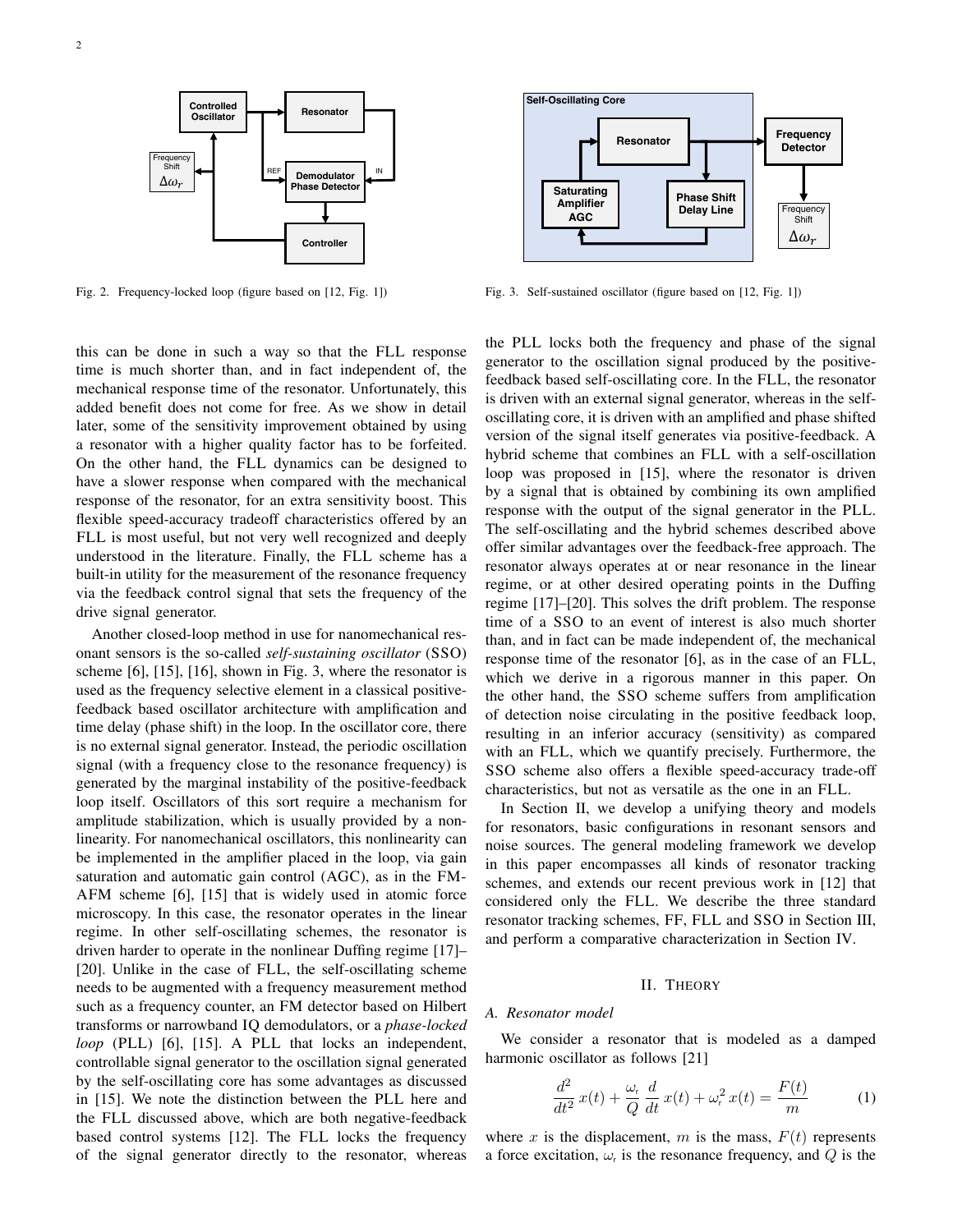quality factor. We express

<span id="page-2-0"></span>
$$
x(t) = \mathcal{R}\left\{s(t) e^{j\omega_0 t}\right\} = \frac{1}{2} \left[s(t) e^{j\omega_0 t} + s^*(t) e^{-j\omega_0 t}\right]
$$
 (2)

where  $\cdot^*$  denotes complex-conjugate,  $\mathcal{R}\{\cdot\}$  is the real part operator. With a reasonably high  $Q$ ,  $s(t)$  is the slowly varying complex amplitude of  $x(t)$ . The carrier frequency  $\omega_{0}$ , while not necessarily equal to the resonance frequency  $\omega_r$ , is chosen such that  $|\omega_r - \omega_o| < \frac{\omega_r}{Q} \ll \omega_r$ . We substitute [\(2\)](#page-2-0) into [\(1\)](#page-1-3) to obtain

<span id="page-2-1"></span>
$$
\frac{1}{2} \left[ e^{j\omega_0 t} \mathbf{S}(t) + e^{-j\omega_0 t} \mathbf{S}^*(t) \right] = \frac{F(t)}{m}
$$
 (3)

<span id="page-2-2"></span>
$$
\mathbf{S}(t) = \frac{d^2}{dt^2} s + \left(\frac{\omega_r}{Q} + 2j\omega_o\right) \frac{d}{dt} s + \left(\omega_r^2 - \omega_o^2 + j\frac{\omega_r\omega_o}{Q}\right) s
$$

where the t dependence of  $s(t)$  was omitted for notational simplicity. We assume that  $s(t)$  is slowly varying with a maximum bandwidth of  $\frac{w_r}{Q}$ . Hence, the t derivative of  $s(t)$  results in a maximum amplification of  $\frac{w_r}{Q}$ . With  $|\omega_r - \omega_o| < \frac{\omega_t}{Q} \ll \omega_r$ , the terms above have the following amplification factor orders:

$$
\underbrace{\frac{d^2}{dt^2}}_{\frac{w_r^2}{Q^2}}s+\underbrace{\frac{\omega_r}{Q}\frac{d}{dt}}_{\frac{w_r^2}{Q^2}}s+\underbrace{2j\omega_o\frac{d}{dt}}_{\frac{w_r^2}{Q}}s+\underbrace{\left(\omega_r^2-\omega_o^2+j\frac{\omega_r\omega_o}{Q}\right)}_{\frac{w_r^2}{Q}}s
$$

The first two terms above are  $Q$  times smaller than the last two terms, and hence we neglect them and also use  $\omega_r^2 - \omega_o^2 \approx$  $2\omega_0(\omega_r - \omega_0)$  to obtain

$$
\mathbf{S}(t) \approx 2j\omega_{\text{o}}\frac{d}{dt}s(t) + \left(2\omega_{\text{o}}(\omega_{\text{r}} - \omega_{\text{o}}) + j\frac{\omega_{\text{r}}\omega_{\text{o}}}{Q}\right)s(t) \tag{4}
$$

 $s(t)$  (and its derivative with respect to t) changes very little over the cycle time of the resonator, *i.e.,*

$$
\mathbf{S}(t') \approx \mathbf{S}(t) \quad \text{for} \quad t \le t' \le t + \frac{2\pi}{\omega_0} \tag{5}
$$

We then multiply both sides of [\(3\)](#page-2-1) with  $\frac{\omega_0}{\pi}e^{-j\omega_0 t}$  and integrate over a time interval of  $\frac{2\pi}{\omega_0}$  to obtain

$$
\frac{\omega_{\circ}}{2\pi} \int_{t}^{t + \frac{2\pi}{\omega_{\circ}}} \left[ \mathbf{S}(t') + e^{-j2\omega_{\circ}t'} \mathbf{S}^{*}(t') \right] dt' \approx
$$
\n
$$
\mathbf{S}(t) \approx \frac{1}{m} \frac{\omega_{\circ}}{\pi} \int_{t}^{t + \frac{2\pi}{\omega_{\circ}}} e^{-j\omega_{\circ}t'} F(t') dt'
$$
\n(6)

We combine the above with [\(4\)](#page-2-2)

$$
2j\omega_o \frac{d}{dt} s(t) + \left(2\omega_o(\omega_r - \omega_o) + j\frac{\omega_r\omega_o}{Q}\right)s(t) \approx \frac{1}{m} \frac{\omega_o}{\pi} \int_t^{t + \frac{2\pi}{\omega_o}} e^{-j\omega_o t'} F(t') dt'
$$
 (7)

multiply both sides with  $-j\frac{Q}{\omega_r\omega_0}$ 

$$
\frac{2Q}{\omega_t} \frac{d}{dt} s(t) + \left(1 + j \frac{2Q}{\omega_t} (\omega_0 - \omega_t) \right) s(t) \approx
$$
\n
$$
-j \frac{Q}{m} \frac{1}{\omega_t} \int_t^{t + \frac{2\pi}{\omega_0}} e^{-j\omega_0 t'} F(t') dt'
$$
\n(8)

and define  $\tau_r = \frac{2Q}{\omega_r}$  as the intrinsic resonator time-constant to obtain

<span id="page-2-3"></span>
$$
\tau_r \frac{d}{dt} s(t) + [1 + j\tau_r(\omega_o - \omega_r)]s(t) \approx
$$
\n
$$
\frac{-j}{m} \frac{Q}{\omega_r} \frac{1}{\pi} \int_t^{t + \frac{2\pi}{\omega_o}} e^{-j\omega_o t'} F(t') dt'
$$
\n(9)

# *B. Feedback-free driven resonator step response*

We choose the external force drive as

$$
F(t) = \mathcal{R}\left\{f(t)e^{j\omega_0 t}\right\} = \frac{1}{2}\left[f(t)e^{j\omega_0 t} + f^*(t)e^{-j\omega_0 t}\right]
$$
 (10)

where  $f(t)$  is a slowly varying complex amplitude, similar to  $s(t)$  in [\(2\)](#page-2-0). We substitute the above in [\(9\)](#page-2-3), assuming

$$
f(t') \approx f(t)
$$
 for  $t \le t' \le t + \frac{2\pi}{\omega_0}$  (11)

and obtain

<span id="page-2-4"></span>
$$
\tau_r \frac{d}{dt} s(t) + [1 + j\tau_r(\omega_\text{o} - \omega_r)]s(t) = \frac{-j}{m} \frac{Q}{\omega_r \omega_\text{o}} f(t) \qquad (12)
$$

The above serves as a compact model for evaluating the resonator response to various kinds of excitations. We first choose  $f(t) = A_i e^{j\theta_t}$ , where the amplitude  $A_i$  and the phase  $\theta_t$  are time-invariant, which implies a sinusoidal drive  $F(t) = A<sub>f</sub> \cos{(\omega_0 t + \theta_f)}$ . The steady-state response of the resonator to this excitation can be computed by setting the  $t$  derivative in  $(12)$  to zero as follows

$$
s(t) = \frac{-j}{m} \frac{Q}{\omega_{r} \omega_{\text{o}}} \frac{A_{r} e^{j\theta_{\text{t}}}}{[1 + j\tau_{r}(\omega_{\text{o}} - \omega_{r})]} = A_{r} e^{j\theta_{\text{r}}} \tag{13}
$$

where

<span id="page-2-5"></span>
$$
A_{r} = \frac{1}{m} \frac{Q}{\omega_{r} \omega_{o}} \frac{A_{t}}{\sqrt{1 + \tau_{r}^{2} (\omega_{o} - \omega_{r})^{2}}}
$$
\n
$$
\theta_{r} = \theta_{t} - \frac{\pi}{2} - \operatorname{atan} (\tau_{r}(\omega_{o} - \omega_{r}))
$$
\n(14)

implying a sinusoidal response  $x(t) = A_r \cos{(\omega_0 t + \theta_r)}$ .

We next consider an excitation as follows

<span id="page-2-6"></span>
$$
f(t) = \begin{cases} A_t e^{j\theta_t} & t < 0\\ A_t e^{j(\Delta\omega_0 t + \theta_t)} & t \ge 0 \end{cases}
$$
 (15)

where the drive frequency is stepped at  $t = 0$  by  $\Delta \omega_e$ , with  $\Delta\omega_e < \frac{\omega_r}{\Omega}$ . We evaluate the transient response of the resonator  $\Delta \omega_e \leq Q$ . We evaluate the transfer response of the response<br>due to the above excitation for  $t \geq 0$ , by setting the response

<span id="page-2-9"></span><span id="page-2-7"></span>
$$
s(t) = A_{r}(t)e^{j(\Delta\omega_{e}t + \theta_{r}(t))}
$$
\n(16)

with the initial condition

<span id="page-2-8"></span>
$$
s(0) = A_r(0)e^{j\theta_r(0)} = \frac{-j}{m} \frac{Q}{\omega_r \omega_o} \frac{A_r e^{j\theta_t}}{[1 + j\tau_r(\omega_o - \omega_r)]}
$$
(17)

with  $A_r(0)$  and  $\theta_r(0)$  as in [\(14\)](#page-2-5). We substitute [\(15\)](#page-2-6) and [\(16\)](#page-2-7) in [\(12\)](#page-2-4) for  $t \geq 0$ , and after some manipulations, we obtain

$$
\tau_r \frac{d}{dt} \Big[ A_r(t) e^{j\theta_r(t)} \Big] + [1 + j\tau_r(\omega_o + \Delta \omega_e - \omega_r)] A_r(t) e^{j\theta_r(t)} \n= \frac{-j}{m} \frac{Q}{\omega_r \omega_o} A_r e^{j\theta_t}
$$
\n(18)

We observe that this excitation scenario also captures the case where the drive frequency is fixed, but the resonance frequency suddenly changes, *i.e.*,  $\Delta w$  increase in the drive frequency may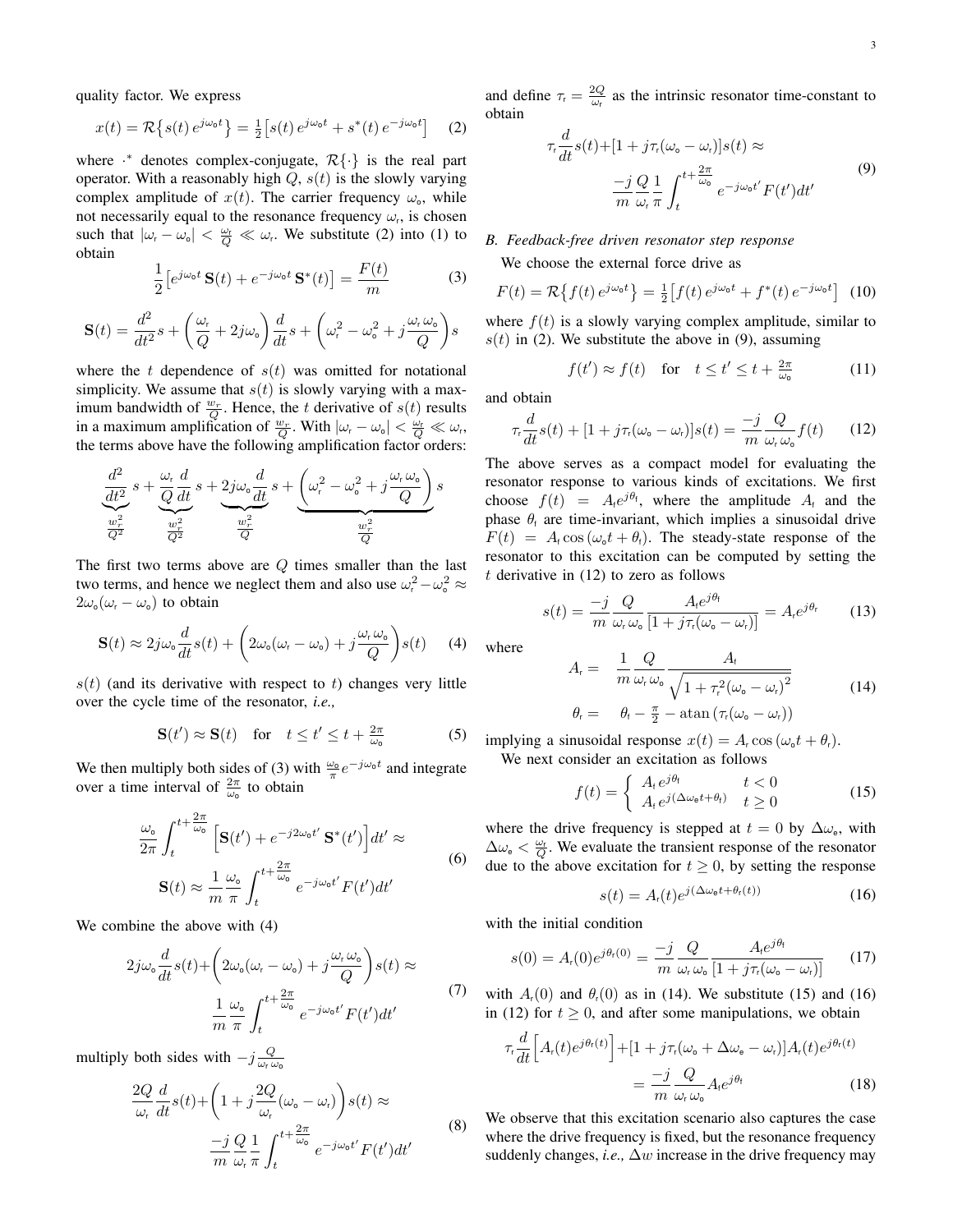equivalently be intrerpreted as a  $\Delta w$  decrease in the resonance frequency. The solution of the above differential equation with the initial condition in [\(17\)](#page-2-8) is given by [\(19\)](#page-3-0). This response has a decay time constant  $\tau_r$ , but also exhibits oscillatory behavior with beat frequency  $\omega_{\rm r} - \omega_{\rm o} - \Delta \omega_{\rm e}$  [\[6\]](#page-13-1).

<span id="page-3-0"></span>
$$
A_{\rm r}(t)e^{j\theta_{\rm r}(t)} = \frac{-jQ}{m\omega_{\rm r}\omega_{\rm o}} \bigg[ \frac{A_{\rm r}e^{j\theta_{\rm t}}}{1+j\tau_{\rm r}(\omega_{\rm o}-\omega_{\rm r})}e^{-t/\tau_{\rm r}}e^{j(\omega_{\rm r}-\omega_{\rm o}-\Delta\omega_{\rm e})t} + \frac{A_{\rm r}e^{j\theta_{\rm t}}}{1+j\tau_{\rm r}(\omega_{\rm o}+\Delta\omega_{\rm e}-\omega_{\rm r})} \bigg(1-e^{-t/\tau_{\rm r}}e^{j(\omega_{\rm r}-\omega_{\rm o}-\Delta\omega_{\rm e})t}\bigg) \bigg] \tag{19}
$$

## <span id="page-3-4"></span>*C. Feedback-free resonator phase response*

Due to its sharpness around the resonance frequency, the phase response is preferred for measuring resonance frequency shifts. To first order, the amplitude of the resonator response around the resonance frequency can be approximated as constant with  $A_r(t) = A_{\text{rss}}$ . We set  $\omega_r = \omega_o$  and

<span id="page-3-6"></span>
$$
A_{r}(t) = A_{\text{rss}} = \frac{Q A_{t}}{m \,\omega_{r}^{2}} \quad \text{for all} \quad t \tag{20}
$$

in [\(18\)](#page-2-9) for

<span id="page-3-1"></span>
$$
\tau_{\rm r} \frac{d}{dt} \left[ e^{j\theta_{\rm r}(t)} \right] + (1 + j\tau_{\rm r} \Delta \omega_{\rm e}) e^{j\theta_{\rm r}(t)} = -j e^{j\theta_{\rm f}} \tag{21}
$$

with the initial condition  $\theta_r(0) = \theta_r - \frac{\pi}{2}$ . We set  $\theta_r(t) = \theta_r(0) +$  $\Delta\theta_r(t)$ , with  $\Delta\theta_r(t)$  as the phase shift due to the resonance frequency shift and subsititute into [\(21\)](#page-3-1) for

<span id="page-3-5"></span>
$$
\tau_r \frac{d}{dt} \left[ e^{j\Delta\theta_r(t)} \right] + (1 + j\tau_r \Delta\omega_e) e^{j\Delta\theta_r(t)} = 1 \tag{22}
$$

Assuming a small phase shift, we use  $e^{j\Delta\theta_r(t)} \approx 1 + j\Delta\theta_r(t)$ in the above to obtain

$$
j\tau_r \frac{d}{dt} \Delta \theta_r(t) + j\tau_r \Delta \omega_e + j\Delta \theta_r(t) - \tau_r \Delta \omega_e \Delta \theta_r(t) = 0 \quad (23)
$$

Since both  $\Delta\omega_e$  and  $\Delta\theta_r(t)$  are assumed to be small, we neglect the second-order last term in the above for

<span id="page-3-2"></span>
$$
\tau_r \frac{d}{dt} \Delta \theta_r(t) + \Delta \theta_r(t) = -\tau_r \Delta \omega_e \tag{24}
$$

Thus, the phase response of the resonator to sudden resonance frequency shifts of size  $\Delta\omega_e$ , *i.e.*, its *frequency step response* (FSTR), can be obtained by simply applying a *phase step* of size  $\tau_r \Delta \omega_e$  at the input of a one-pole low-pass filter based resonator model with transfer function

<span id="page-3-7"></span>
$$
H_{\rm R}(\mathsf{s}) = \frac{1}{1 + \mathsf{s}\,\tau_{\rm r}}\tag{25}
$$

A resonator model as above was also derived both in [\[12\]](#page-13-4) and [\[13\]](#page-13-13) and using two different techniques. We believe that the derivation we have presented above, a third alternative, is most general and systematic. The solution of [\(24\)](#page-3-2), with initial condition  $\Delta \theta_{r}(0) = 0$ , is

<span id="page-3-8"></span>
$$
\Delta \theta_{\rm r}(t) = -\tau_{\rm r} \Delta \omega_{\rm e} \Big( 1 - e^{-t/\tau_{\rm r}} \Big) \tag{26}
$$

## *D. Positive-feedback based oscillator model*

We consider a self-oscillating core, where an amplified and phase shifted version of the resonator response is used to drive itself. Based on the Barkhausen criterion, positive-feedback based oscillators need to have an amplitude stabilization

mechanism, that ensures a consistent response at a desired level. This is provided by a nonlinearity, *e.g.,* the Duffing nonlinearity of the resonator, a saturating amplifier, or an AGC loop. Furthermore, in order to ensure proper positive-feedback and self-sustaining oscillations, a phase condition needs to be fulfilled around the loop, which may be achieved with a phase shifter, a delay line, or a time-derivative in some cases.

We consider a self-oscillating core where the resonator operates in the linear regime, and amplitude stabilization is provided by a saturating amplifier. We set the excitation  $F(t)$ in [\(9\)](#page-2-3) as follows

<span id="page-3-3"></span>
$$
F(t) = e^{j\frac{\pi}{2}} h(x(t))
$$
\n(27)

where  $h(\cdot)$  above is a nonlinear odd-function, linear for small values of its argument and with a saturating characteristics for large input, *e.g.,* a tanh like function, or a polynomial with only first and third order terms. The  $\frac{\pi}{2}$  phase shift ensures proper positive feedback and satisfaction of the Barkhausen criterion at the resonance frequency, which may also be achieved with a time derivative operating either on the argument or the return value of  $h(\cdot)$ .

We assume that the solution of the self-oscillating core is sinusoidal or narrowband with the excitation as in [\(27\)](#page-3-3), without higher-order harmonic components. For the feedbackfree driven case, this assumption is justified based on the linearity of the resonator and the system and the fact that the drive itself is nearly sinuosidal and narrowband. However, in the self-oscillating case, the system is nonlinear due to the nonlinear function  $h(\cdot)$  in [\(27\)](#page-3-3), even though the resonator itself is still operating in the linear regime. That is, even if the argument  $x(t)$  of  $h(\cdot)$  is narrowband,  $h(x(t))$  will have higher-order harmonic components. However, these will be filtered by the resonator, especially well, when  $Q$  is large.

We consider the integral in the right-hand-side of [\(9\)](#page-2-3) with  $F(t)$  as in [\(27\)](#page-3-3) and with  $x(t)$  in [\(2\)](#page-2-0)

$$
\int_{t}^{t+\frac{2\pi}{\omega_{\mathbf{0}}}} e^{-j\omega_{\mathbf{0}}t'} h\left(\frac{1}{2}\left[s(t')\,e^{j\omega_{\mathbf{0}}t'} + s^*(t')\,e^{-j\omega_{\mathbf{0}}t'}\right]\right)dt'
$$
 (28)

In the above operation, a nearly sinusoidal, narrowband signal with carrier frequency  $\omega_0$  is passed through a nonlinear function  $h(\cdot)$ . The outcome will have narrowband components that are centered around the harmonics of  $\omega$ . The integral above extracts the narrowband signal component around the fundamental  $\omega_0$ , assuming that  $s(t)$  is slowly varying as before. When  $h(\cdot)$  is an odd, memoryless nonlinear function as described above, it can be shown that this component can be expressed as

$$
h_{\mathsf{D}}(|s(t)|) \; s(t) \tag{29}
$$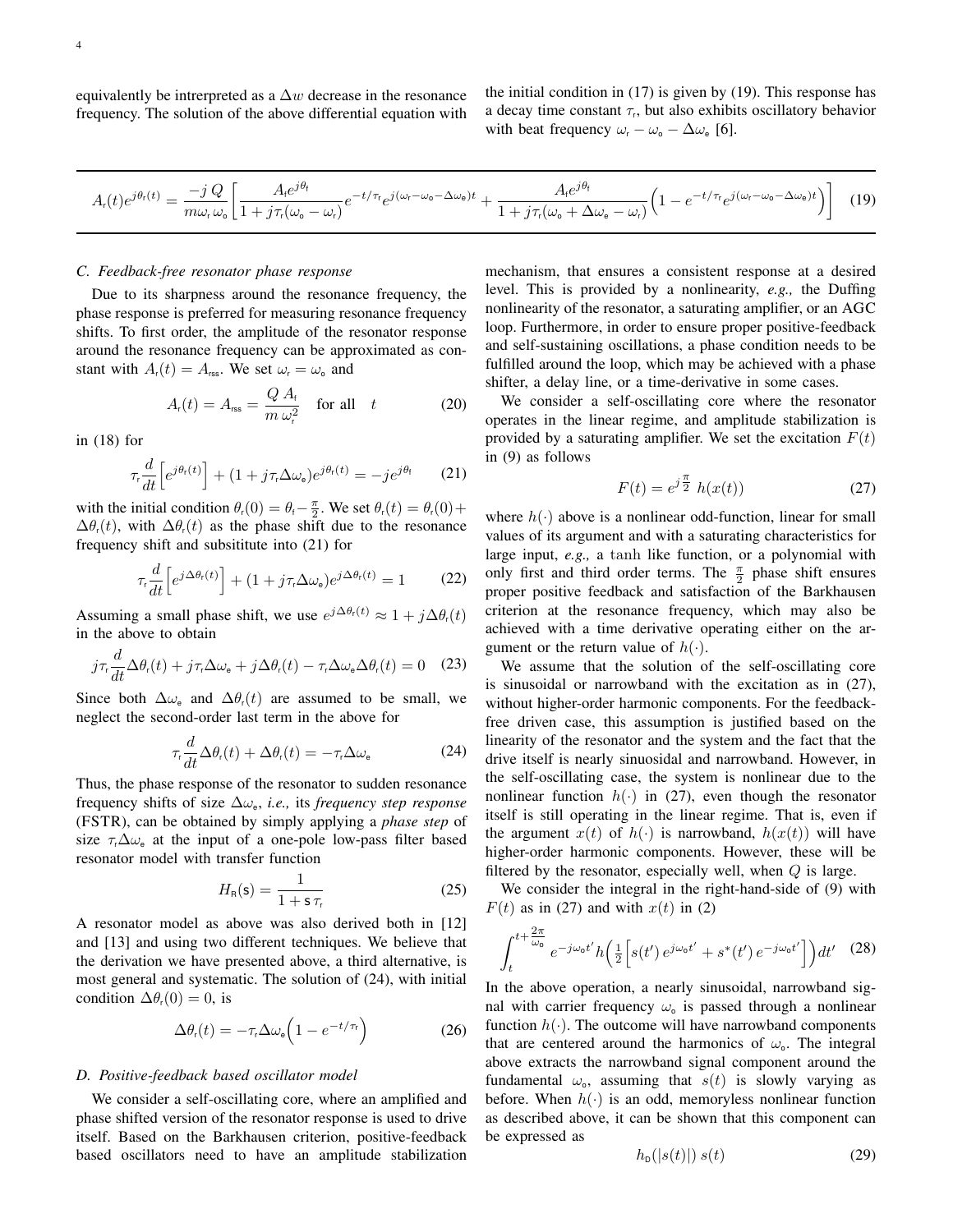where  $h_{\text{D}}(\cdot)$  is a nonlinear function, related to but distinct from  $h(\cdot)$ , known as a *describing function* [\[22\]](#page-13-14).  $h_{\text{D}}(|s(t)|)$ essentially represents an amplitude-dependent gain. When  $h(\cdot)$ is a tanh like function, the corresponding  $h_{\text{D}}(\cdot)$  has a flat characteristics in the region where  $h(\cdot)$  is linear, and decays to small values when  $h(\cdot)$  saturates. Hence, [\(9\)](#page-2-3) can be simplified as follows

<span id="page-4-0"></span>
$$
\tau_r \frac{d}{dt} s(t) + [1 + j\tau_r(\omega_o - \omega_r)]s(t)
$$
  
= 
$$
\frac{1}{m} \frac{Q}{\omega_r \omega_o} h_o(|s(t)|) s(t)
$$
 (30)

We assume a steady-state, sinusoidal solution to the above in the form  $s(t) = A_t e^{j\theta_t}$ , with time-invariant  $A_t$  and  $\theta_t$ , and substitute in [\(30\)](#page-4-0) to obtain

<span id="page-4-1"></span>
$$
[1 + j\tau_{\rm r}(\omega_{\rm o} - \omega_{\rm r})]A_{\rm r}e^{j\theta_{\rm r}} = \frac{1}{m}\frac{Q}{\omega_{\rm r}\,\omega_{\rm o}}h_{\rm D}(A_{\rm r})A_{\rm r}e^{j\theta_{\rm r}} \qquad (31)
$$

We observe that the above equation does not impose any restriction on the phase  $\theta_r$ . It is well-known that autonomous oscillators have a *free* phase, determined by the initial conditions, that may freely diffuse due to noise [\[23\]](#page-13-15). Without noise in the system,  $\theta_r$  takes an arbitary but time-invariant value. We eliminate the terms in [\(31\)](#page-4-1) that involve  $\theta_r$ 

<span id="page-4-2"></span>
$$
[1 + j\tau_{\rm r}(\omega_{\rm o} - \omega_{\rm r})]A_{\rm r} = \frac{1}{m} \frac{Q}{\omega_{\rm r} \omega_{\rm o}} h_{\rm p}(A_{\rm r}) A_{\rm r}
$$
(32)

 $A<sub>r</sub>$  is a real-valued solution of the above equation. The trivial solution  $A_r = 0$  is in fact unstable due to positive feedback and net gain in the loop. Any disturbance or nonzero initial condition will kick the solution away from  $A<sub>r</sub> = 0$ . For [\(32\)](#page-4-2) to have a positive and real-valued nontrivial solution  $A_t$ , both of the following conditions, obtained from the real and imaginary parts of [\(32\)](#page-4-2), need to be satisfied

<span id="page-4-3"></span>
$$
\omega_{\text{o}} = \omega_{\text{r}}
$$

$$
\frac{1}{m} \frac{Q}{\omega_{\text{r}} \omega_{\text{o}}} h_{\text{D}}(A_{\text{r}}) = 1
$$
(33)

Thus, the oscillation (carrier) frequency is in fact equal to the resonance frequency  $\omega_r$ , ensured by the  $\frac{\pi}{2}$  phase shift introduced into the positive-feedback loop.  $A_r$  is the unique solution of the nonlinear equation in [\(33\)](#page-4-3).

## <span id="page-4-8"></span>*E. Self-oscillating core step response*

We evaluate the transient response of the self-oscillating core to a sudden change in the resonance frequency, from  $\omega_{11}$ to  $\omega_{12}$  at  $t = 0$ . We use the model in [\(30\)](#page-4-0) for  $t < 0$ , by choosing  $\omega_{\text{o}} = \omega_{\text{r}} = \omega_{\text{r1}}$ . The steady-state solution for  $t < 0$  is then given by

<span id="page-4-4"></span>
$$
s(t) = A_{\rm rt} e^{j\theta_{\rm rt}} \quad \text{for} \quad t < 0 \tag{34}
$$

with arbitrary  $\theta_{r1}$  determined by initial conditions at  $t = -\infty$ , and  $A_{r1}$  as the solution of

$$
\frac{1}{m}\frac{Q}{\omega_{\rm r}^2}h_{\rm D}(A_{\rm r})=1\tag{35}
$$

and a carrier  $e^{j\omega_{\text{r1}}t}$ . We use the model in [\(30\)](#page-4-0) for  $t \ge 0$ , by choosing  $\omega_0 = \omega_{r1}$  and  $\omega_r = \omega_{r2}$ 

$$
\tau_r \frac{d}{dt} s(t) + [1 + j\tau_r(\omega_{rt} - \omega_{r2})]s(t)
$$
  
= 
$$
\frac{1}{m} \frac{Q}{\omega_{rt} \omega_{r2}} h_0(|s(t)|) s(t)
$$
(36)

with the initial condition in [\(34\)](#page-4-4). Assuming a solution in the form  $s(t) = A_r(t) e^{j\theta_r(t)}$  in the above, we obtain

$$
\tau_r \left[ \frac{d}{dt} A_r(t) \right] e^{j\theta_r(t)} + \left[ 1 + j\tau_r \left( \frac{d}{dt} \theta_r(t) + \omega_{r1} - \omega_{r2} \right) \right] A_r(t) e^{j\theta_r(t)} \qquad (37)
$$
\n
$$
= \frac{1}{m} \frac{Q}{\omega_{r1} \omega_{r2}} h_0(A_r(t)) A_r(t) e^{j\theta_r(t)}
$$

All terms above have a common factor  $e^{j\theta_r(t)}$  that can be eliminated to obtain

<span id="page-4-6"></span>
$$
\tau_r \frac{d}{dt} A_r(t) + \left[ 1 + j\tau_r \left( \frac{d}{dt} \theta_r(t) + \omega_{r1} - \omega_{r2} \right) \right] A_r(t)
$$
\n
$$
= \frac{1}{m} \frac{Q}{\omega_{r1} \omega_{r2}} h_0(A_r(t)) A_r(t)
$$
\n(38)

We note that  $A<sub>i</sub>(t)$  is a positive and real-valued quantity, the real and imaginary parts of the above equation yields

<span id="page-4-5"></span>
$$
\frac{d}{dt}\theta_r(t) = \omega_{r2} - \omega_{r1}
$$
\n
$$
\tau_r \frac{d}{dt}A_r(t) + A_r(t) = \frac{1}{m} \frac{Q}{\omega_{r1} \omega_{r2}} h_0(A_r(t)) A_r(t)
$$
\n(39)

with the initial conditions  $\theta_r(0) = \theta_{r1}$  and  $A_r(0) = A_{r1}$ . The solution for the phase is given by

<span id="page-4-9"></span>
$$
\theta_{\rm r}(t) = (\omega_{\rm r2} - \omega_{\rm r1}) t + \theta_{\rm r1} = \Delta \omega_{\rm e} t + \theta_{\rm r1} \tag{40}
$$

The solution for the amplitude  $A<sub>r</sub>(t)$  can not be obtained analytically, since the governing differential equation is nonlinear. However, it can be approximated as follows.  $A_{12}$ , the new steady-state amplitude at the new resonance frequency  $\omega_{12}$ , is the solution of

$$
\frac{1}{m}\frac{Q}{\omega_{\text{r1}}\,\omega_{\text{r2}}}h_{\text{D}}(A_{\text{r2}}) = 1\tag{41}
$$

Let

<span id="page-4-7"></span>
$$
A_{\mathsf{r}}(t) = A_{\mathsf{r}2} + \Delta A_{\mathsf{r}}(t) \tag{42}
$$

and assuming  $A_{r2}-A_{r1}$  and  $\Delta A_r(t)$  are small, use the following approximation

$$
\frac{1}{m} \frac{Q}{\omega_{\text{r1}} \omega_{\text{r2}}} h_{\text{D}}(A_{\text{r}}(t)) \approx \frac{1}{m} \frac{Q}{\omega_{\text{r1}} \omega_{\text{r2}}} h_{\text{D}}(A_{\text{r2}}) + \underbrace{\frac{1}{m} \frac{Q}{\omega_{\text{r1}} \omega_{\text{r2}}} \frac{d}{d\bullet} h_{\text{D}}(\bullet)}_{\gamma} \bigg|_{\bullet = A_{\text{r2}}} \Delta A_{\text{r}}(t)
$$
\n
$$
\approx 1 + \gamma \Delta A_{\text{r}}(t)
$$

in [\(39\)](#page-4-5) for

$$
\tau_r \frac{d}{dt} \Delta A_r(t) + A_{r2} + \Delta A_r(t) =
$$
  
[1 + \gamma \Delta A\_r(t)][A\_{r2} + \Delta A\_r(t)] (43)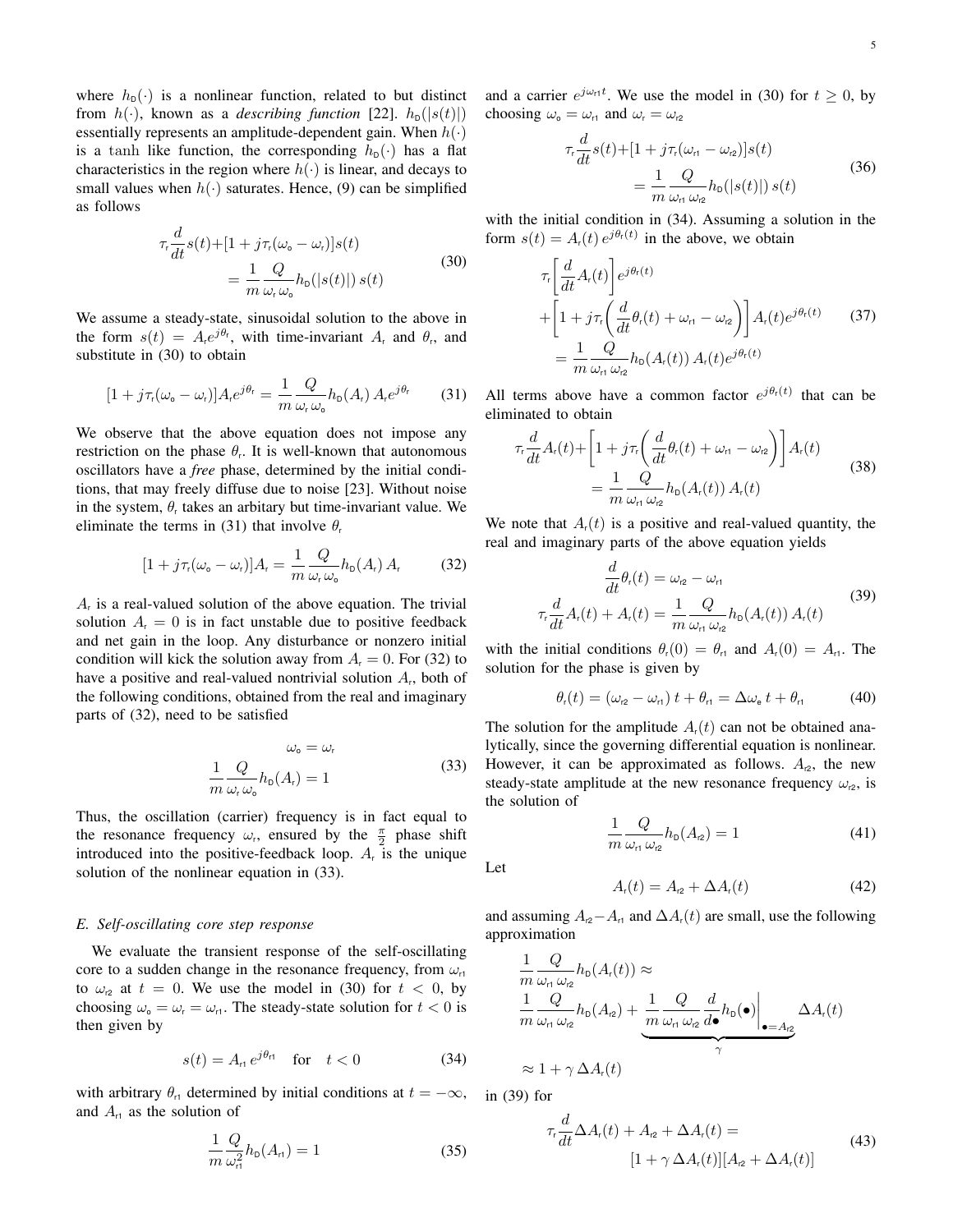Ignoring the second-order term in  $\Delta A_i$ , we obtain

<span id="page-5-6"></span>
$$
\tau_{\rm r} \frac{d}{dt} \Delta A_{\rm r}(t) = \gamma A_{\rm r2} \Delta A_{\rm r}(t) \tag{44}
$$

where  $\gamma A_{12}$  is a dimensionless, negative valued quantity. Based on the above equation, and given that  $A_r(0) = A_{r1}$ , we obtain

$$
A_{r}(t) = A_{r2} + (A_{r1} - A_{r2}) e^{\gamma A_{r2} \frac{t}{\tau_{r}}}
$$
 (45)

#### *F. Thermomechanical noise in the resonator model*

The *thermomechanical noise* of the resonator can be modeled as a white noise source at the drive input  $F(t)$  in [\(1\)](#page-1-3), with a (two-sided) spectral density

<span id="page-5-0"></span>
$$
S_{\text{thm}}(\omega) = 2 m \frac{\omega_{\text{r}}}{Q} k_{\text{B}} T \tag{46}
$$

where  $k_{\text{B}}$  is Boltzmann's constant, and T is temperature [\[24\]](#page-13-16). In order to incorporate this noise source into the model that was developed in Section [II-A,](#page-1-4) we use a complex amplitude representation [\[25\]](#page-13-17) as follows

$$
N_{\text{thm}}(t) = \mathcal{R}\left\{n_{\text{thm}}(t) e^{j\omega_0 t}\right\}
$$
  
=  $\frac{1}{2}\left[n_{\text{thm}}(t) e^{j\omega_0 t} + n_{\text{thm}}^*(t) e^{-j\omega_0 t}\right]$  (47)

with

<span id="page-5-1"></span>
$$
n_{\text{thm}}(t) = n_{\text{thm}}\mathcal{R}(t) + j n_{\text{thm}}\mathcal{I}(t)
$$
 (48)

where the real and imaginary parts  $n_{\text{thm}}\mathcal{R}(t)$  and  $n_{\text{thm}}\mathcal{I}(t)$  are both white noise sources, uncorrelated with each other, and with twice the spectral density [\[25\]](#page-13-17) in [\(46\)](#page-5-0):

$$
S_{\text{thmR}}(\omega) = S_{\text{thmZ}}(\omega) = 4 m \frac{\omega_r}{Q} k_B T \qquad (49)
$$

The resonator model with thermomechanical noise, obtained from [\(12\)](#page-2-4), is then given by

<span id="page-5-3"></span>
$$
\tau_r \frac{d}{dt} s(t) + [1 + j\tau_r(\omega_o - \omega_r)]s(t) =
$$
  

$$
\frac{-j}{m} \frac{Q}{\omega_r \omega_o} [f(t) + n_{\text{thm}}(t)]
$$
(50)

The noise source can also be incorporated into the phase domain model developed in Section [II-C](#page-3-4) by modifying [\(22\)](#page-3-5) (with the frequency shift  $\Delta\omega_e$  set to zero) as follows

$$
\tau_r \frac{d}{dt} \left[ e^{j \Delta \theta_r(t)} \right] + e^{j \Delta \theta_r(t)} = 1 + \frac{1}{A_t} n_{\text{thm}}(t) \tag{51}
$$

We note here that any phase shift (possibly time-varying) applied to  $n_{\text{thm}}(t)$  does not change the stochastic properties of its real and imaginary parts, *i.e.*, ,  $n_{\text{thm}}(t)$  and  $e^{j\theta(t)}n_{\text{thm}}(t)$ are stochastically equivalent. Thus, we ignore any such phase shifts that are applied to  $n_{\text{thm}}(t)$ . Subsequently, the noise term in the above dictates a noise term in [\(24\)](#page-3-2) as follows

$$
\tau_r \frac{d}{dt} \Delta \theta_r(t) + \Delta \theta_r(t) = \frac{1}{A_t} n_{\text{thm}} \tau(t)
$$
  
= 
$$
\underbrace{\frac{1}{A_{\text{rss}}} \frac{Q}{m \omega_r^2} n_{\text{thm}} \tau(t)}_{\theta_{\text{th}}(t)}
$$
(52)

where we used [\(20\)](#page-3-6). Thus, the phase deviation  $\Delta\theta_r(t)$  due to thermomechanical noise of the resonator can be modeled with a white noise process  $\theta_{\text{th}}(t)$ , at the input of the one-pole filter represented by the transfer function in [\(25\)](#page-3-7).  $\theta_{\text{th}}(t)$  is given by

<span id="page-5-4"></span>
$$
\theta_{\rm th}(t) = \frac{1}{A_{\rm rss}} \frac{Q}{m \,\omega_r^2} \, n_{\rm thm} \mathcal{I}(t) \tag{53}
$$

## *G. Detection noise*

The thermomechanical noise of the resonator is the most fundamental, unavoidable noise source. However, there are other noise sources that need to be taken into account, for instance, the ones that are introduced during the transduction of the mechanical displacement of the resonator into an optical and/or electrical signal and in the subsequent amplification in the electrical domain. Regardless of the actual physical source, we lump all of these noise sources into one, represent them as an additive, *detection* noise source at the output of the resonator (added to  $s(t)$ , at the input of any electrical amplifier), and define it as follows

<span id="page-5-2"></span>
$$
n_{\mathsf{d}}(t) = \mathcal{K}_{\mathsf{d}} \frac{Q}{m \,\omega_{\mathsf{r}}^2} \, n_{\text{thmD}}(t) = n_{\mathsf{d}} \mathcal{R}(t) + j \, n_{\mathsf{d}} \mathcal{I}(t) \tag{54}
$$

representing a baseband equivalent, complex-valued white noise source, as in [\(48\)](#page-5-1). In [\(54\)](#page-5-2), the dimensionless factor  $\mathcal{K}_{d}$ determines whether the thermomechanical noise is resolved above the detection noise background ( $\mathcal{K}_{d}$  < 1) or buried in it  $(\mathcal{K}_{d} > 1)$ , as implied by [\(50\)](#page-5-3). The value of  $\mathcal{K}_{d}$  can be easily determined experimentally when  $K_d$  < 1, by simply measuring the spectrum of the transduced resonator displacement signal in the electrical domain in an open-loop configuration with no excitation on the resonator [\[11\]](#page-13-3). The (square root) of the ratio of the spectrum level of the (white) background to the level of the peak at the resonance frequency yields  $\mathcal{K}_{d}$  [\[11,](#page-13-3) Fig. 1(b)].  $n_{\text{thmD}}(t)$  in [\(54\)](#page-5-2) is a noise source that is uncorrelated with  $n_{\text{thm}}(t)$  but has the same stochastic characteristics, *i.e.*, spectral density.

The phase deviation  $\theta_{d}(t)$  of a driven resonator due to detection noise, in an open-loop configuration, can be modeled by adding detection noise to the resonator response as follows

<span id="page-5-7"></span>
$$
A_{\rm rss} + n_{\rm d}\mathcal{R}(t) + j n_{\rm d}\mathcal{I}(t) = [A_{\rm rss} + \Delta A_{\rm r}(t)] e^{j\theta_{\rm d}(t)}
$$
  

$$
\approx A_{\rm rss} + \Delta A_{\rm r}(t) + j A_{\rm rss} \theta_{\rm d}(t)
$$

where we used  $e^{j\theta_d(t)} \approx 1 + \theta_d(t)$  and ignored the second-order noise term  $\Delta A_t(t) \theta_d(t)$ . We identify

$$
\theta_{\rm d}(t) = \frac{n_{\rm d}\tau(t)}{A_{\rm rss}} = \frac{\mathcal{K}_{\rm d}}{A_{\rm rss}} \frac{Q}{m\,\omega_{\rm r}^2} \, n_{\rm thmD}\tau(t) \tag{55}
$$

The white noise process  $\theta_d(t)$  above, representing detection noise, is to be added to the *output* of the one-pole filter in [\(25\)](#page-3-7), whereas  $\theta_{\text{th}}(t)$  in [\(53\)](#page-5-4), representing thermomechanical noise, is introduced at its *input*.

#### *H. Noise in the self-oscillating core*

The thermomechanical noise of the resonator and detection noise are introduced into the model of the self-oscillating core in [\(30\)](#page-4-0)

<span id="page-5-5"></span>
$$
\tau_r \frac{d}{dt} s(t) + [1 + j\tau_r(\omega_o - \omega_r)]s(t)
$$
\n
$$
= \frac{1}{m} \frac{Q}{\omega_r \omega_o} \left[ h_o(|s(t)|) [s(t) + n_a(t)] + n_{\text{thm}}(t) \right]
$$
\n(56)

as in [\(50\)](#page-5-3). Above, we did not include  $n<sub>q</sub>(t)$  in the argument of  $h_{\text{D}}(\cdot)$ , ignoring the second-order, detection noise effect in determining the amplitude-dependent gain value for the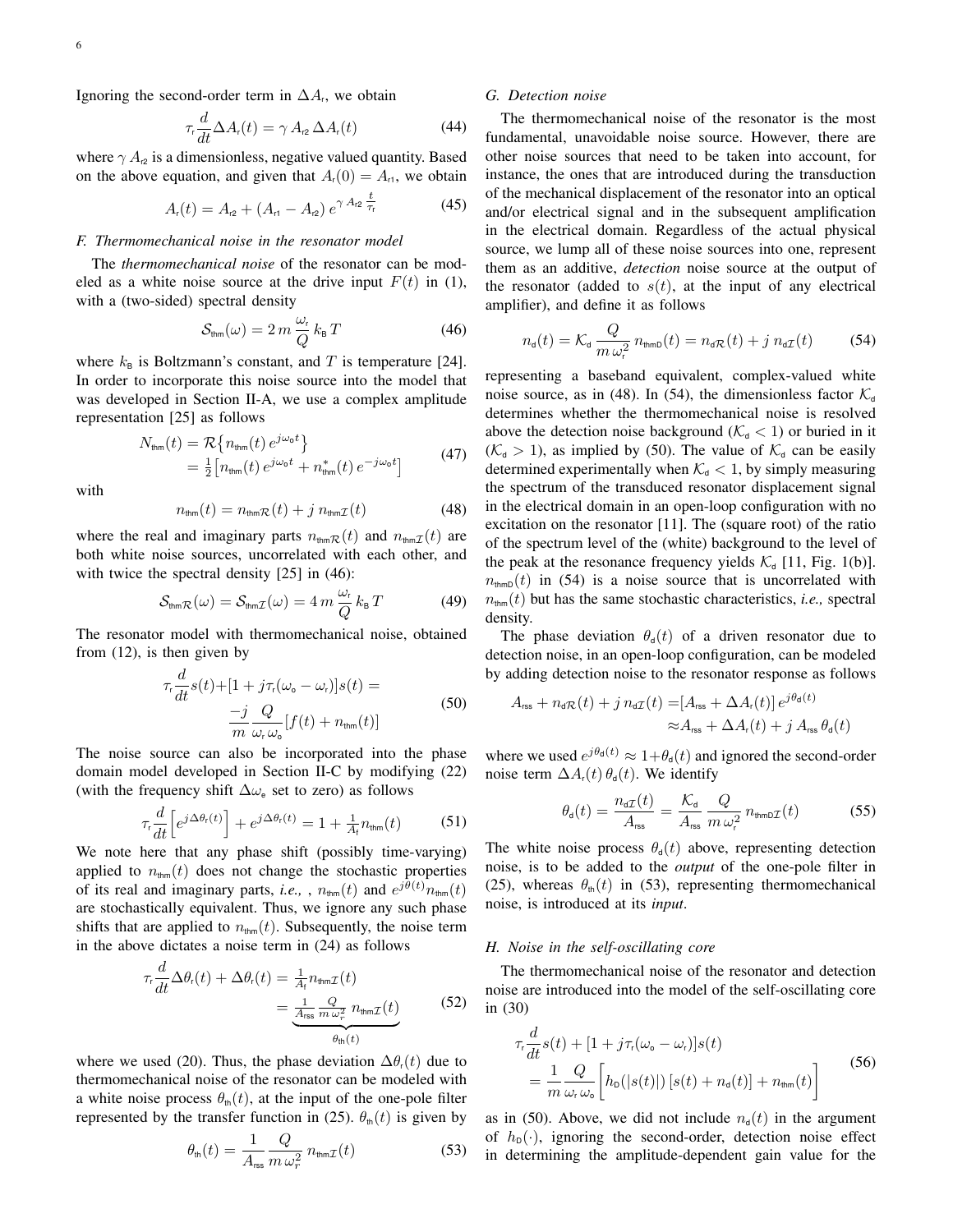saturating amplifier.  $n_d(t)$  in [\(56\)](#page-5-5) represents both the noise introduced during the transduction as well as the noise of the amplifier (in an input-referred manner).  $n_d(t)$  is amplified along with the signal component  $s(t)$  and fed back to drive the resonator. As before, the phase shift or time delay introduced in the self-oscillating core does not change the stochastic properties of  $n_{d}(t)$ .

In order to evaluate the impact of noise on the amplitude and phase of the signal generated by the self-oscillating core, we modify [\(38\)](#page-4-6) as follows, with  $\omega_r = \omega_{r1} = \omega_{r2}$ ,

<span id="page-6-1"></span>
$$
\tau_r \frac{d}{dt} A_r(t) + \left[ 1 + j\tau_r \frac{d}{dt} \theta_r(t) \right] A_r(t)
$$
\n
$$
= \frac{1}{m} \frac{Q}{\omega_r^2} \left[ h_D(A_r(t)) \left[ A_r(t) + n_a(t) \right] + n_{\text{thm}}(t) \right]
$$
\n(57)

by ignoring any phase shifts that are applied to  $n_{\text{thm}}(t)$  and  $n_{d}(t)$  in deriving [\(57\)](#page-6-1) from [\(56\)](#page-5-5). Seperating the real/imaginary parts of the above equation results in

$$
\tau_{r}A_{r}(t) \frac{d}{dt}\theta_{r}(t) =
$$
\n
$$
\frac{1}{m} \frac{Q}{\omega_{r}^{2}}[h_{D}(A_{r}(t)) n_{d}t(t) + n_{\text{thm}}t(t)]
$$
\n
$$
\tau_{r} \frac{d}{dt}A_{r}(t) + A_{r}(t) =
$$
\n
$$
\frac{1}{m} \frac{Q}{\omega_{r}^{2}}\left[h_{D}(A_{r}(t)) [A_{r}(t) + n_{d}\pi(t)] + n_{\text{thm}}t(t)\right]
$$
\n(58)

The above equations can be simplified, nothing that there is a one way coupling between them (from  $A_r(t)$  to  $\theta_r(t)$ , but not in the reverse direction) and by expressing  $\theta_r(t) = \theta_{\text{rss}} + \Delta \theta_r(t)$ and  $A_r(t) = A_{\text{rss}} + \Delta A_r(t)$  with the steady-state, noiseless  $A_{\text{rss}}$ as the solution of

$$
\frac{1}{m}\frac{Q}{\omega_r^2}h_{\text{D}}(A_{\text{rss}}) = 1\tag{59}
$$

 $\theta_{\rm rss}$  is an arbitrary but constant phase determined by the initial conditions. We proceed as in [\(42\)](#page-4-7)-[\(44\)](#page-5-6) to obtain

$$
\tau_{\rm r}[A_{\rm rss} + \Delta A_{\rm r}(t)] \frac{d}{dt} \Delta \theta_{\rm r}(t) =
$$
\n
$$
\frac{1}{m} \frac{Q}{\omega_{\rm r}^2} [h_{\rm D}(A_{\rm rss}) n_{\rm d} \tau(t) + n_{\rm thm} \tau(t)]
$$
\n
$$
\tau_{\rm r} \frac{d}{dt} \Delta A_{\rm r}(t) - \gamma A_{\rm rs} \Delta A_{\rm r}(t) =
$$
\n
$$
\frac{1}{m} \frac{Q}{\omega_{\rm r}^2} [h_{\rm D}(A_{\rm rss}) n_{\rm d} \tau(t) + n_{\rm thm} \tau(t)]
$$
\n(60)

The amplitude deviation  $\Delta A_t(t)$  and the phase deviation  $\Delta\theta_r(t)$  are due to noise. Due to amplitude stabilization in the self-oscillating core,  $\Delta A_r(t)$  stays small compared with  $A_{\rm rss}$ . Based on the second equation above,  $\Delta A_r(t)$  is essentially the output of a one-pole (with time constant  $\frac{-\tau_r}{\gamma A_{\text{rss}}}\)$  low-pass filter, with the input as a white noise process. We thus approximate the first equation above using  $A_{\text{rss}} + \Delta A_{\text{r}}(t) \approx A_{\text{rss}}$ , and obtain

$$
\frac{d}{dt}\Delta\theta_r(t) = \frac{1}{\tau_r} \frac{1}{A_{\rm res}} \frac{Q}{m \,\omega_r^2} [h_{\rm D}(A_{\rm res}) n_{\rm d} \tau(t) + n_{\rm thm} \tau(t)]
$$
\n
$$
= \frac{1}{\tau_r} \left[ \frac{Q}{m \,\omega_r^2} h_{\rm D}(A_{\rm res}) \,\theta_{\rm d}(t) + \theta_{\rm th}(t) \right] \tag{61}
$$



<span id="page-6-2"></span>Fig. 4. Feedback-free (FF) scheme (figure based on [\[12,](#page-13-4) Fig. 2])

The above equation implies that the phase deviation  $\Delta\theta_r(t)$  is the (time) integral of a white noise process, thus in the form of a Brownian motion (random walk). The fact that the phase noise of autonomous oscillators has a Browinan motion nature is well established [\[23\]](#page-13-15).

#### III. RESONATOR TRACKING SCHEMES

# <span id="page-6-0"></span>*A. Feedback-free (FF) resonator tracking*

In the feedback-free scheme, shown in Fig. [4,](#page-6-2) the signal that drives the resonator has a fixed frequency. At steadystate, the drive signal and the resonator output are at the same (drive) frequency, but there is a (constant) phase difference between them, equal to  $-\frac{\pi}{2}$  if the drive frequency is equal to the resonance frequency. Any resonance frequency shift is detected and inferred by continually monitoring this phase difference [\[11\]](#page-13-3), and mapping it to a frequency shift based on the (inverse) of the phase response of the resonator given by

$$
\theta_{r}(t) = -\frac{\pi}{2} - \operatorname{atan}(\tau_{r} \Delta \omega_{r}(t)) \approx -\frac{\pi}{2} - \tau_{r} \Delta \omega_{r}(t) \qquad (62)
$$

As above, the phase response can be approximated as a linear function around the resonance frequency. Thus, the map from the phase difference to the frequency shift takes the following simple form

<span id="page-6-3"></span>
$$
\Delta \omega_{\rm r}(t) = -\frac{\Delta \theta_{\rm r}(t)}{\tau_{\rm r}} \tag{63}
$$

We recall that the phase/frequency shift response above exhibits a transient following a resonance frequency shift causing event, as in [\(26\)](#page-3-8), arising from the inherent dynamics of the resonator. That is, the *full* impact of the event can not be instantaneously observed in the phase response of the resonator. This observation is in contrast with an apparent misconception in the nanomechanical sensors field that the phase/frequency response of a resonator has an instantaneous nature, whereas the amplitude response exhibits a transient dictated by its inherent dynamics. In fact, both the amplitude and phase exhibit inherent transient characteristics, as shown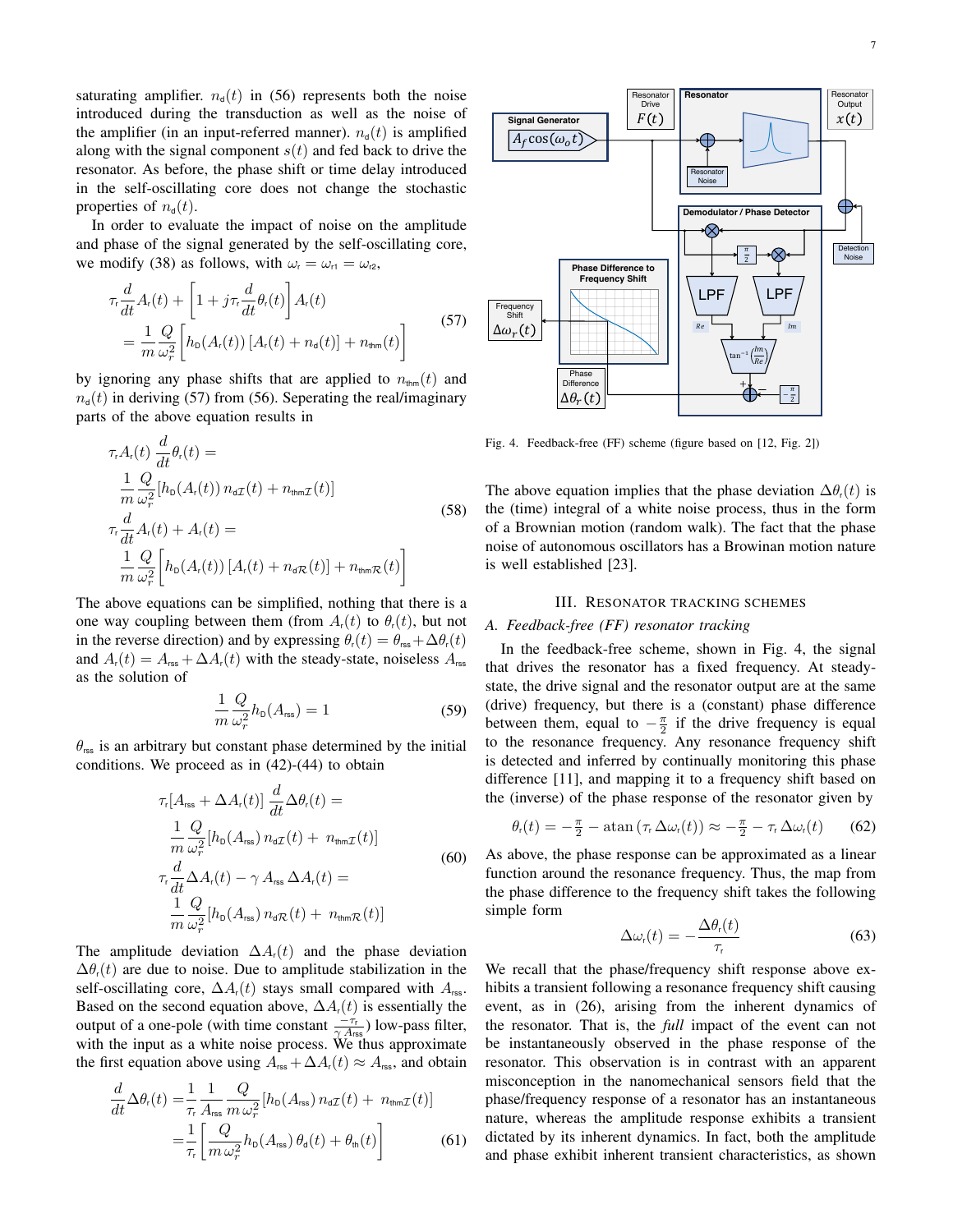

<span id="page-7-0"></span>Fig. 5. Frequency-locked loop (FLL) (figure based on [\[12,](#page-13-4) Fig. 2])

in [\(19\)](#page-3-0) and [\(26\)](#page-3-8). Eqn. [\(26\)](#page-3-8) was verified experimentally with the measurement results reported in [\[11,](#page-13-3) Apdx A]. We will delve deeper into this issue later in our treatment, when we compare the feedback-free approach with the other closed-loop schemes.

The phase difference between two narrowband (nearly sinusoidal) signals can be extracted using a narrowband IQ demodulator as shown in Fig. [4.](#page-6-2) Alternatively, one can use a Hilbert transform based scheme [\[25\]](#page-13-17), [\[26\]](#page-13-18). Since the two schemes are equivalent for narrowband signals, the IQ demodulator is preferred due to its less complex nature when compared with the Hilbert transform.

The IQ demodulator uses low-pass filters (LPFs) in order to filter out the frequency components, that are at twice the resonance frequency, produced by the multipliers. The bandwidths of these filters need to be chosen to be less than (twice) the resonance frequency. This imposes a further limitation on the bandwidth (speed) of the feedback-free resonator tracking scheme, in addition to the inherent low-pass filtering represented by [\(25\)](#page-3-7) due to the resonator dynamics. For high quality factor resonators, the bandwidth limitation imposed by the resonator characteristics is the limiting factor.

The bandwidth of the LPFs in the demodulator and inherent resonator dynamics not only influence the transient response of the feedback-free tracking scheme to frequency shifts caused by events of interest, but also determine the noise performance and hence the sensitivity together with the sources of noise.

## *B. Frequency-locked loop (FLL) based resonator tracking*

In the closed-loop FLL scheme, shown in Fig. [5,](#page-7-0) the frequency of the drive signal is continually updated with a negative-feedback loop in such a way so that the resonator is always operating at its resonance. This is accomplished by feeding the phase difference (minus the phase set point  $-\frac{\pi}{2}$ ) between the drive signal and the resonator response as an error signal into a PI controller. The output of the controller is used to set the frequency of the signal generator, *i.e.,* a controlled oscillator (CO). Thus, any resonance frequency



<span id="page-7-1"></span>Fig. 6. Self-sustained oscillator (SSO) (figure based on [\[12,](#page-13-4) Fig. 2])

shift will result in a nonzero phase error, and a subsequent update in the controller output, which can be directly used to continually monitor the frequency of the CO and hence the resonance frequency. In the FLL scheme, there is no need for an explicit map from phase error to frequency shift. This is inherently accomplished by the FLL dynamics, without relying on information regarding the phase response characteristics of the resonator.

The phase error signal in the FLL scheme is produced in exactly the same manner as the phase difference in the feedback-free aproach. Thus, one may conclude that the speed of the FLL response to events of interest will be also limited by the inherent resonator dynamics. However, the phase difference signals are used in a different manner in the two schemes. In the feedback-free scheme, the phase difference is directly mapped to the frequency shift, whereas in the FLL, it is further processed by the controller and also shaped by the closed-loop dynamics. The response characteristics of the FLL may be tailored so that it is much faster, in fact, not limited by the resonator dynamics. We present a precise, quantitative analysis of the FLL later in our treatment. Qualitatively, the controller in the FLL can be designed so that the negativefeedback either speeds up or, if necessary, slows down the FLL with respect to the inherent resonator response, albeit with implications for noise filtering bandwidth. This allows one to trade speed for accuracy or vice versa.

## *C. Self-sustained oscillator (SSO) based resonator tracking*

One embodiment of the self-sustained oscillator based resonator tracking scheme is shown in Fig. [6,](#page-7-1) composed of a self-oscillating core based on positive-feedback and a separate frequency detector. In Fig. [6,](#page-7-1) the frequency detector is realized using an IQ demodulator that includes a signal generator at a fixed frequency, which basically measures the total phase difference between the nearly sinusoidal signal generated by the self-oscillating core, called the oscillator output from now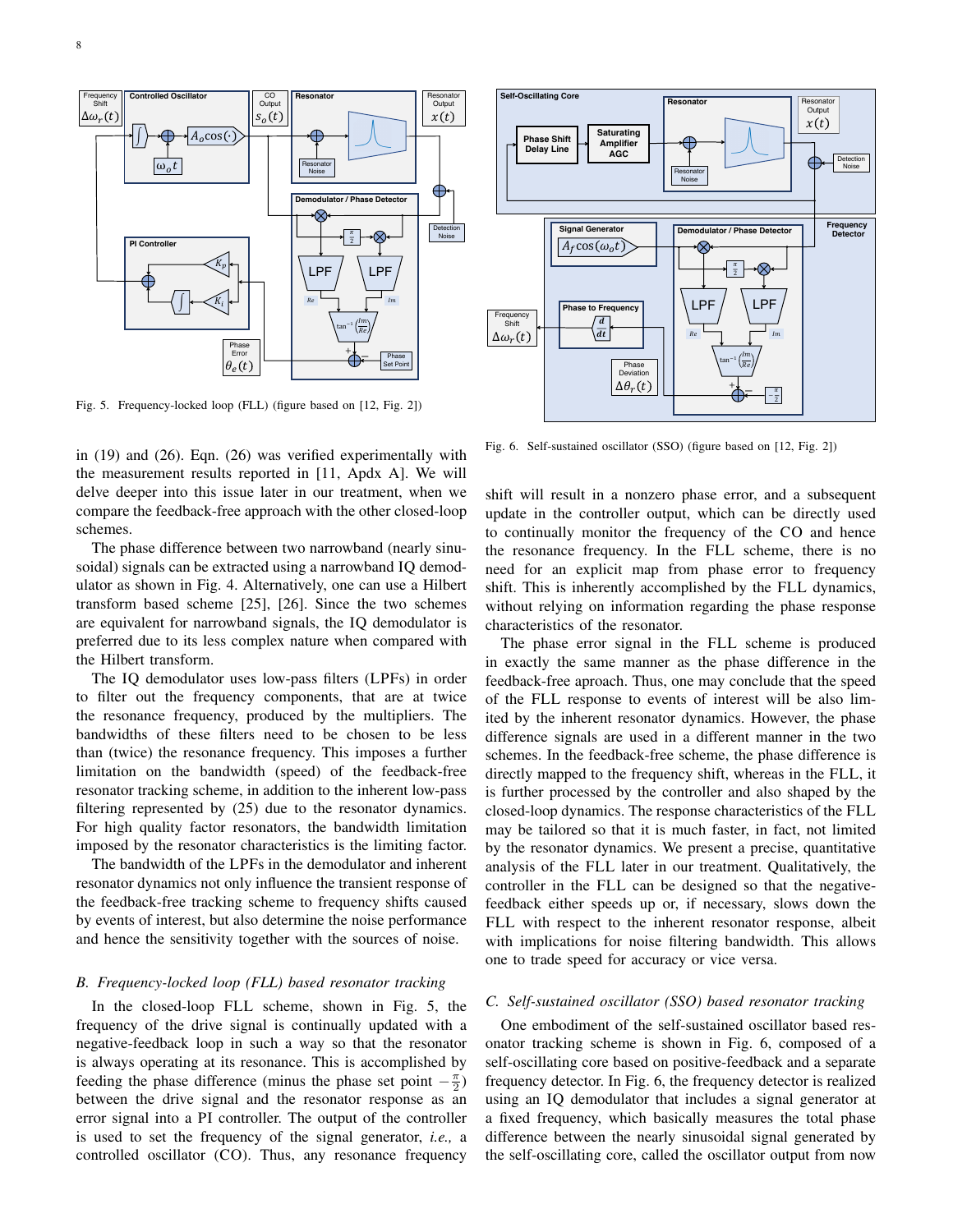on, and the sinusoidal signal output of the signal generator. If the oscillator frequency is exactly equal to the signal generator frequency, then the phase difference is constant. If the two frequencies are different, then the phase difference is a linear function of time with the slope as the frequency difference. Thus, in order to compute the frequency difference, the phase difference is differentiated *w.r.t.* to time as in Fig. [6.](#page-7-1) We note that the use of the demodulator in Fig. [6](#page-7-1) is quite different when compared with its use, in Figs. [4](#page-6-2) and [5,](#page-7-0) in the feedback-free and the FLL schemes, where the signal generator that drives the resonator also drives one of the inputs of the demodulator. On the other hand, in the frequency detector in Fig. [6,](#page-7-1) one demodulator input is set to the self-generated oscillator output, and the other one is a fixed frequency signal unrelated to the resonator drive or response. A resonance frequency shift in the feedback-free scheme results in a (steady-state) *time-invariant phase difference*, whereas for the self-sustained oscillator scheme, the resulting *phase difference changes linearly with time*. As a result, the mapping of the phase difference to a frequency shift is done via [\(63\)](#page-6-3) in the feedback-free scheme, whereas with a time derivative in the frequency detector in Fig. [6.](#page-7-1) There seems to be a confusion regarding this issue in the literature. For instance, authors in [\[26\]](#page-13-18) seem to be using a feedback-free scheme, but employ a time derivative in order to map the phase information into a frequency shift.

In Section [II-E,](#page-4-8) we derived the (resonance) frequency step response of the self-oscillating core, and obtained [\(40\)](#page-4-9), reproduced here for convenience:

$$
\theta_{\rm r}(t) = (\omega_{\rm r2} - \omega_{\rm r1}) t + \theta_{\rm r1} = \Delta \omega_{\rm e} t + \theta_{\rm r1}
$$

The above phase response was derived for a sudden resonance frequency shift of size  $\Delta\omega_e$  that occurs at  $t = 0$ . Thus, the time-derivative of the phase deviation above produces an *instantaneous* frequency shift from 0 to  $\Delta \omega_e$  at  $t = 0$ . The fact that a self-oscillating core produces an instantaneous response to a resonance frequency shift was stated and exploited in inventing the FM-AFM scheme in [\[6\]](#page-13-1), however, a theoretical derivation was not provided. The theory and analysis we have presented in Section [II-E](#page-4-8) provides the rigorous theoretical foundation for this observation. Our theory in Section [II,](#page-1-2) covering all three resonator tracking schemes in a unified manner, clarifies the misconceptions and confusions in the field regarding the transient and instantaneous nature of amplitude/phase/frequency step responses of resonators in various configurations. We note that the phase step response in all of the schemes is a *continuous function of time*, does not exhibit any unphysical jumps. However, the *continuous phase response* maps to a *continuous frequency step response* in the feedback-free case, whereas to a *discontinuous frequency step response* in the self-oscillating scheme. Even though the inherent frequency step response of a self-oscillating core is indeed instantaneous, any practical frequency detection scheme will come with a bandwidth and speed limitation in measuring this instantaneous frequency response [\[6\]](#page-13-1), [\[27\]](#page-13-19). For instance, the frequency detection scheme in Fig. [6](#page-7-1) based on an IQ demodulator uses LPFs with a bandwidth less than (twice) the resonance frequency. Thus, the frequency shift output of the frequency detector will be smoothed with a time-constant



<span id="page-8-1"></span>Fig. 7. Phase-domain model for FF scheme



<span id="page-8-2"></span>Fig. 8. Phase-domain model for FLL (figure based on [\[12,](#page-13-4) Fig. 3])

that is dictated by the bandwidths of the LPFs, even though the inherent frequency step response of the self-oscillating core is sharp. Other frequency detection schemes also have bandwidth limitations. For instance, a PLL which locks the phase and frequency of a signal generator to the oscillator output has a certain loop bandwidth that dictates its response speed.

# <span id="page-8-0"></span>IV. COMPARATIVE CHARACTERIZATION OF RESONATOR TRACKING SCHEMES

We next perform a comparative analysis of the three resonator tracking schemes under consideration, using the theory developed in Section [II.](#page-1-2) There are two performance criteria we consider, simply put, *speed* and *accuracy*. We quantify speed in terms of how quickly the system responds to resonance frequency jumps, *i.e.,* with *Frequency Step Response* (FSTR). Accuracy, or sensitivity, is assessed based on various characterizations of the frequency fluctuations due to noise in the frequency shift output of the system in tracking mode.

In order to simplify performance characterization and enable comparative analysis, we distill and capture the results of the theory developed in Section [II](#page-1-2) by creating simplified phase/frequency domain models for all of the tracking schemes, shown as block diagrams in Figs. [7,](#page-8-1) [8](#page-8-2) and [9.](#page-9-0) In these diagrams,  $\Delta\omega_e$  represents a resonance frequency step change due to an event of interest. All functions of s represent Laplace domain transfer functions.  $H_R(s)$ , given in [\(25\)](#page-3-7), models the inherent resonator dynamics.  $H_{\text{L}}(\text{s})$  represents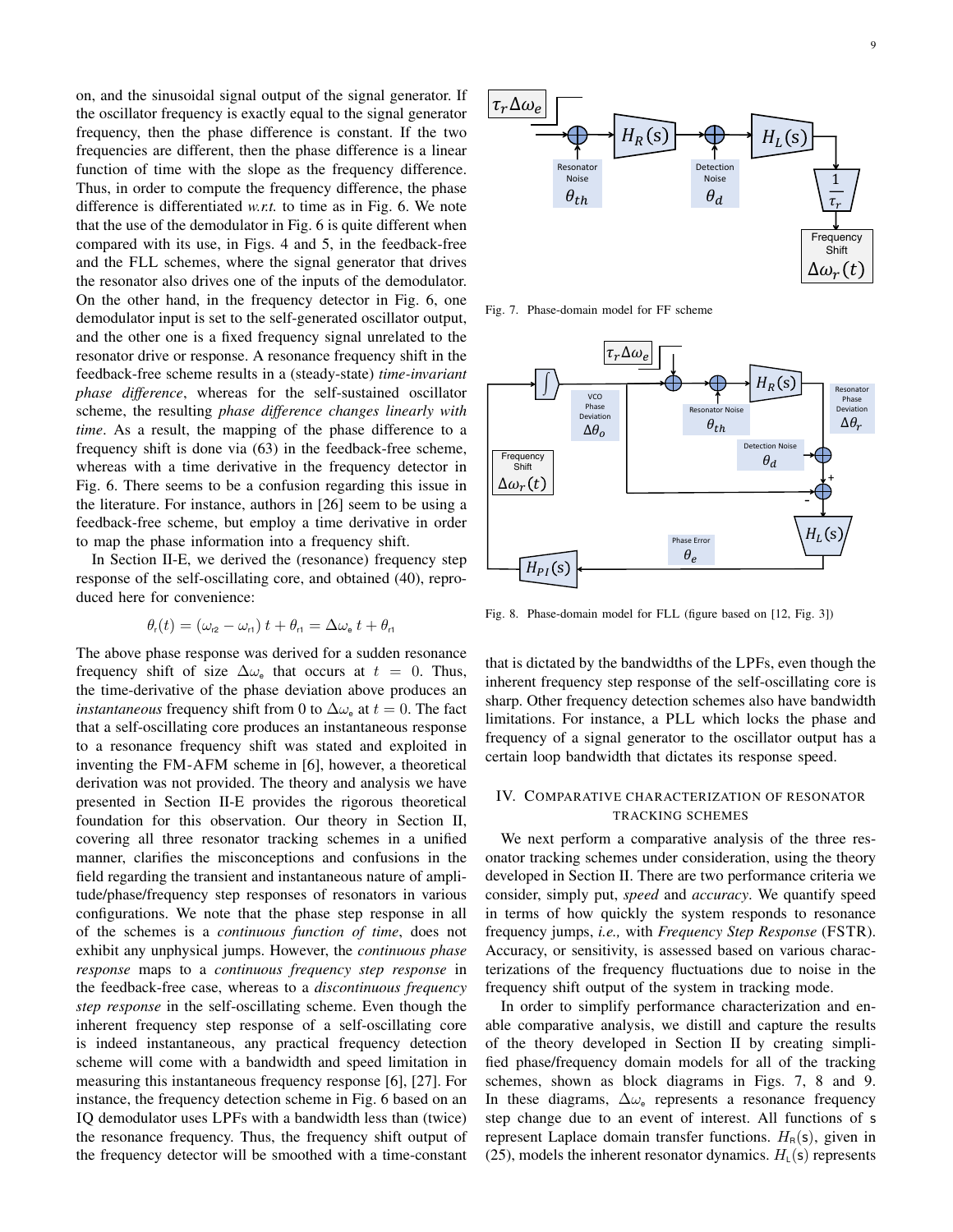

<span id="page-9-0"></span>Fig. 9. Phase-domain model for SSO

the low-pass filtering (with a bandwidth less then (twice) the resonance frequency and a unity gain for DC inputs) in the IQ demodulator.  $H_{Pl}(s)$  is for the controller

$$
H_{\rm Pl}(s) = K_{\rm p} + \frac{K_{\rm i}}{s}.
$$
 (64)

We consider a *proportional-integral* (PI) controller in this work, as it is very commonly used. Our treatment in the paper, however, can be applied to other controllers in a straightforward manner. The (white) noise sources representing the thermomechanical noise of the resonator,  $\theta_{\text{th}}$ , and the detection noise,  $\theta_{d}$ , are characterized as given in [\(53\)](#page-5-4) and [\(55\)](#page-5-7).

#### <span id="page-9-7"></span>*A. Frequency step response: Speed*

Frequency step response can be easily characterized by computing the transfer function from the frequency step input  $\Delta\omega_e$  to the frequency shift output  $\Delta\omega_r$ , using the block diagrams in Figs. [7,](#page-8-1) [8](#page-8-2) and [9:](#page-9-0)

<span id="page-9-1"></span>
$$
H_{\text{FST}}^{\text{FF}}(\mathsf{s}) = H_{\text{R}}(\mathsf{s}) H_{\text{L}}(\mathsf{s})
$$
  
\n
$$
H_{\text{FST}}^{\text{FL}}(\mathsf{s}) = \frac{(\mathsf{s}K_{\text{p}} + K_{\text{i}})H_{\text{L}}(\mathsf{s})}{\mathsf{s}^{2} + \frac{\mathsf{s}}{\tau_{\text{r}}} + (\mathsf{s}K_{\text{p}} + K_{\text{i}})H_{\text{L}}(\mathsf{s})}
$$
(65)  
\n
$$
H_{\text{FST}}^{\text{SSO}}(\mathsf{s}) = H_{\text{L}}(\mathsf{s})
$$

The step response is then simply given by

<span id="page-9-3"></span>
$$
f_{\rm str}(t) = \mathcal{L}^{-1}\left\{\frac{H_{\rm FST}(\mathbf{s})}{\mathbf{s}}\right\} \tag{66}
$$

where  $\mathcal{L}^{-1}\{\bullet\}$  denotes the inverse Laplace transform, with  $f_{\text{str}}(0) = 0$  and  $f_{\text{str}}(t \to \infty) = 1$  since  $H_{\text{FST}}(s \to 0) = 1$ .

In [\(65\)](#page-9-1),  $H_{\text{FST}}^{\text{FF}}(\mathsf{s})$  and  $H_{\text{FST}}^{\text{SSO}}(\mathsf{s})$  are simple, but  $H_{\text{FST}}^{\text{FLL}}(\mathsf{s})$  needs some clarification.  $H_{\text{FST}}^{\text{FLL}}(\mathsf{s})$  was obtained by writing and solving an equation [\[12\]](#page-13-4) based on the block diagram in Fig. [8.](#page-8-2) We choose  $K_{\text{p}}$  and  $K_{\text{i}}$ , as suggested in [\[12\]](#page-13-4), [\[13\]](#page-13-13),

<span id="page-9-2"></span>
$$
K_{\rm p} = \omega_{\rm FLL} \quad , \quad K_{\rm i} = \frac{\omega_{\rm FLL}}{\tau_{\rm r}} \tag{67}
$$

where  $\omega_{F\perp}$  is the desired FLL loop bandwidth. The above choice yields [\[12\]](#page-13-4), [\[13\]](#page-13-13)

<span id="page-9-8"></span>
$$
H_{\text{FST}}^{\text{FLL}}(\mathsf{s}) = \frac{H_{\text{L}}(\mathsf{s})}{H_{\text{L}}(\mathsf{s}) + \frac{\mathsf{s}}{\omega_{\text{FLL}}}}
$$
(68)

The simplified transfer function above, with a low-pass characteristics, is independent of, and not limited by, the resonator

dynamics, as a direct consequence of the choice in [\(67\)](#page-9-2). Thus, while the open-loop FF approach suffers from a bandwidth limitation imposed by the inherent resonator dynamics, both the FLL and SSO schemes do not. This is enabled by feedback (negative-feedback for FLL, and positive-feedback for SSO), which in a sense speeds up the response of the system, albeit at the expense of worse noise performance, as we discuss later. In the case of FLL, this happens through a pole-zero cancellation [\[12\]](#page-13-4), [\[13\]](#page-13-13) in the transfer function.

For a detailed characterization of speed, one can simply evaluate [\(65\)](#page-9-1) and [\(66\)](#page-9-3) and compute the settling time of FSTR. Roughly, we can conclude that the response time constant of both the FLL and the SSO schemes can be as small as  $\frac{1}{\omega_r}$  limited by the required low-pass filtering in the demodulator/phase detector, whereas for the FF scheme, it is at least  $\frac{Q}{\omega_r}$  limited by the inherent resonator dynamics. One can, of course, for all schemes, make the response slower in order to obtain better steady-state tracking noise performance, *i.e.,* for more accuracy, as we discuss below.

## <span id="page-9-9"></span>*B. Spectral density of frequency fluctuations: Accuracy*

In order to characterize the fluctuations due to noise in the frequency shift output of the system, we need to compute transfer functions from the two noise sources  $\theta_{\text{th}}$  and  $\theta_{\text{d}}$  to the output  $\Delta\omega_r$ . This can be done easily using the block diagrams in Figs. [7,](#page-8-1) [8](#page-8-2) and [9:](#page-9-0)

<span id="page-9-4"></span>
$$
H_{\theta_{\rm th}}^{\rm FF}(s) = \frac{1}{\tau_{\rm r}} H_{\rm R}(s) H_{\rm L}(s)
$$
  
\n
$$
H_{\theta_{\rm d}}^{\rm FF}(s) = \frac{1}{\tau_{\rm r}} H_{\rm L}(s)
$$
  
\n
$$
H_{\theta_{\rm th}}^{\rm FLL}(s) = \frac{1}{\tau_{\rm r}} \frac{(sK_{\rm p} + K_{\rm i})H_{\rm L}(s)}{s^2 + \frac{s}{\tau_{\rm r}} + (sK_{\rm p} + K_{\rm i})H_{\rm L}(s)}
$$
  
\n
$$
H_{\theta_{\rm d}}^{\rm FLL}(s) = \frac{1}{\tau_{\rm r}} \frac{1}{H_{\rm R}(s)} \frac{(sK_{\rm p} + K_{\rm i})H_{\rm L}(s)}{s^2 + \frac{s}{\tau_{\rm r}} + (sK_{\rm p} + K_{\rm i})H_{\rm L}(s)}
$$
  
\n
$$
H_{\theta_{\rm th}}^{\rm SSO}(s) = \frac{1}{\tau_{\rm r}} H_{\rm L}(s)
$$
  
\n
$$
H_{\theta_{\rm d}}^{\rm SSO}(s) = \frac{Q}{m \omega_{\rm r}^2} h_{\rm D}(A_{\rm rss}) \frac{1}{\tau_{\rm r}} H_{\rm L}(s)
$$
\n(69)

The transfer functions above are used in computing the spectral density of the fractional frequency fluctuations, *i.e.*,  $y_r =$  $\frac{\Delta\omega_r}{\omega_r}$ , as follows

<span id="page-9-5"></span>
$$
S_{y_{\rm r}}(\omega) = \frac{|H_{\theta_{\rm th}}(j\omega)|^2 S_{\theta_{\rm th}}(\omega) + |H_{\theta_{\rm d}}(j\omega)|^2 S_{\theta_{\rm d}}(\omega)}{\omega_{\rm r}^2} \tag{70}
$$

where  $S_{\theta_{\text{th}}}(j\omega)$  and  $S_{\theta_{\text{d}}}(j\omega)$  are the (white) spectral densities of  $\theta_{\text{th}}$  and  $\theta_{\text{d}}$ , given by

<span id="page-9-6"></span>
$$
S_{\theta_{\rm th}}(\omega) = \left[\frac{1}{A_{\rm res}}\frac{Q}{m\,\omega_r^2}\right]^2 4 m \frac{\omega_r}{Q} k_{\rm B} T = \frac{4\,Q k_{\rm B} T}{m\,\omega_r^3 A_{\rm res}^2} \tag{71}
$$

$$
S_{\theta_{\rm d}}(\omega) = \mathcal{K}_{\rm d}^2 \,\mathcal{S}_{\theta_{\rm th}}(\omega)
$$

The transfer functions in [\(69\)](#page-9-4) all have low-pass characteristics. The spectral density of fractional frequency fluctuations,  $\mathcal{S}_{y_{r}}(\omega)$ , is thus in the form of low-pass filtered white noise. The value of the spectral density at zero (low) frequency,  $S_{y}(\omega = 0)$ , is of interest, since it determines the accuracy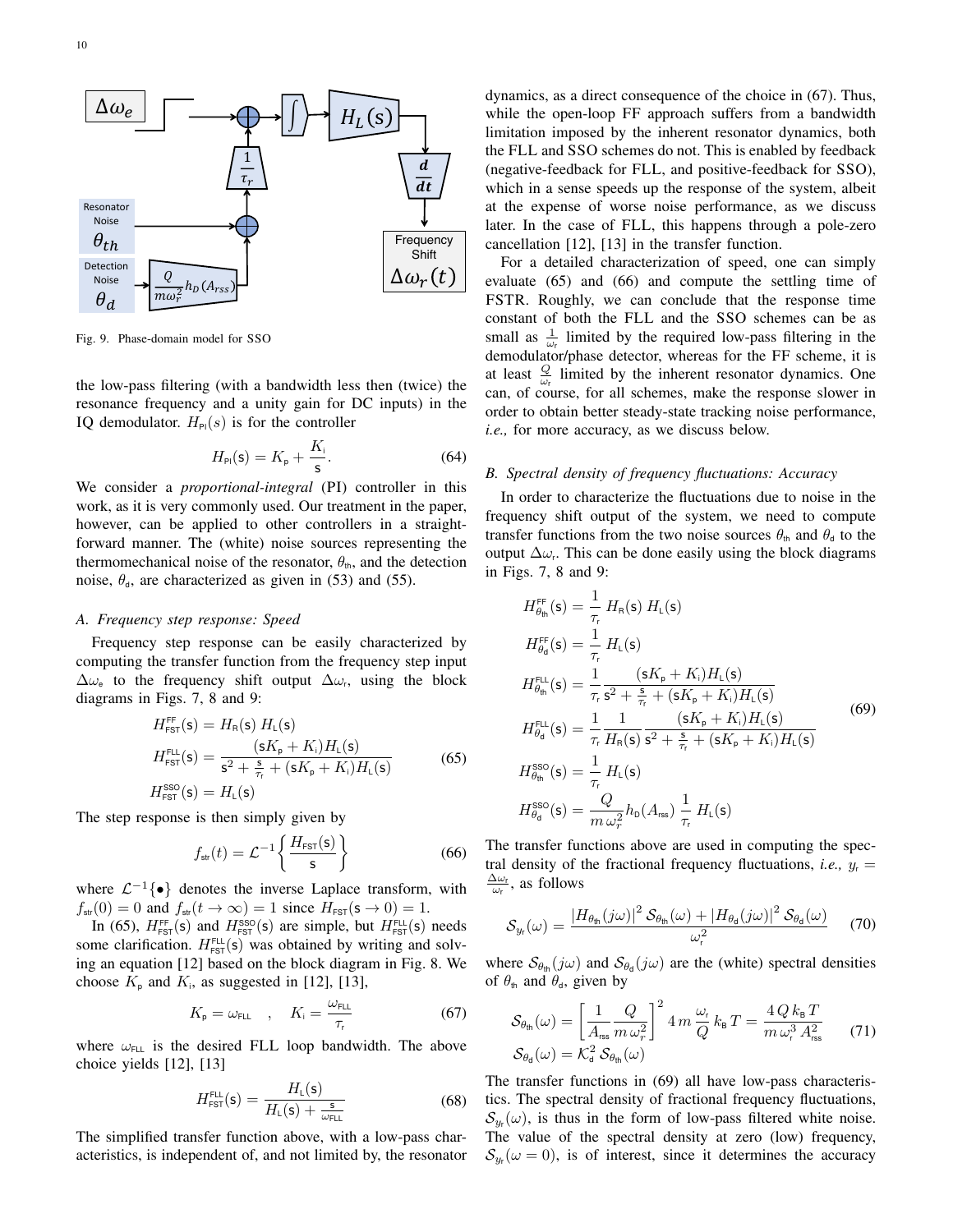of the resonator tracking scheme at steady-state, after the step response has settled following a resonance frequency shift due to an event of interest.  $S_{y_r}(\omega = 0)$  is a measure of accuracy/sensitivity that is independent of speed/bandwidth, as opposed to, for instance, mean-squared fluctuations that can be computed by integrating  $S_{y_r}(\omega)$  over the system bandwidth. While the bandwidth/speed of a flexible resonator tracking scheme may be adjusted for speed versus accuracy trade-off,  $\mathcal{S}_{y_r}(\omega=0)$  quantifies a fundamental sensitivity limitation. We evaluate  $S_{y_r}(0)$  using [\(69\)](#page-9-4), [\(70\)](#page-9-5) and [\(71\)](#page-9-6) to obtain

$$
S_{y_r}^{\text{FF}}(0) = \frac{k_{\text{B}} T}{m Q \omega_r^3 A_{\text{rss}}^2} (1 + \mathcal{K}_d^2)
$$
  
\n
$$
S_{y_r}^{\text{FL}}(0) = \frac{k_{\text{B}} T}{m Q \omega_r^3 A_{\text{rss}}^2} (1 + \mathcal{K}_d^2)
$$
  
\n
$$
S_{y_r}^{\text{SSO}}(0) = \frac{k_{\text{B}} T}{m Q \omega_r^3 A_{\text{rss}}^2} \left[ 1 + \left( \mathcal{K}_d \frac{Q}{m \omega_r^2} h_0(A_{\text{rss}}) \right)^2 \right]
$$
\n(72)

We observe that the FF and FLL schemes have the same performance, whereas for SSO, the performance is degraded due to the amplification of detection noise through the amplifier in the positive feedback loop as well as the resonator itself. The FF and FLL schemes do not suffer from amplified detection noise, since the resonator is directly driven with a clean signal generator instead of an amplified version of the signal transduced from its own output. If thermomechanical noise is very well resolved, that is, if detection noise is negligible in comparison, with  $K_d \ll 1$ , then all three schemes have the same performance as characterized by [\(72\)](#page-10-0).

## *C. Speed versus Accuracy*

There is a direct trade-off between accuracy and speed in resonator tracking systems. Any mechanism that speeds up the response is bound to be more susceptible to noise. Conversely, more noise filtering for improved accuracy, in some form or another, will result in a slower response. The accuracy versus speed trade-off characteristics of resonator tracking schemes are not always well understood and articulated in the literature. We next compare the three schemes under consideration with respect to their speed-accuracy trade-off characteristics. We first consider the case where thermomechanical noise is well resolved, *i.e.,* detection noise is negligible in comparison. We then consider detection noise.

For high-Q resonators, the response speed of the FF scheme is determined by the inherent resonator dynamics, as discussed in Section [IV-A.](#page-9-7) The response time constant is equal to the resonator time constant  $\frac{2Q}{\omega_r}$ . In accordance, the thermomechanical noise of the resonator is filtered by the resonator transfer function, with a bandwidth of  $\frac{\omega_r}{2Q}$  as in [\(69\)](#page-9-4). As a result, when  $Q$  is increased, thermomechanical noise bandwidth decreases in proportion, and at the same time, so does the noise spectral density within that bandwidth, as given in [\(72\)](#page-10-0). Thus, one obtains a *quadratic reduction* in the noise power that is passed through. However, this comes at the expense of increased response time that is proportional to  $Q$ . Thus, in the FF scheme, increasing  $Q$  results in a quadratic improvement in accuracy at the expense of a linear degradation in speed, assuming that thermomechanical noise is dominant. The bandwidth of the low-pass filter  $H_{L}(s)$  in the IQ demodulator is typically larger than  $\frac{\omega_r}{2Q}$ , with a maximum value of  $\omega_r$ . One may set the bandwidth of  $H_{\mathcal{L}}(s)$  to a value smaller than  $\frac{\omega_r}{2Q}$ . This would result in further filtering for the thermomechanical noise of the resonator, as in [\(69\)](#page-9-4), in addition to the one provided by the inherent resonator dynamics, but at the same time further slowing down of the response.

<span id="page-10-0"></span>The FLL scheme features a flexible speed-accuracy tradeoff characteristics. The flexibility is brought about by feedback and the adjustable controller parameters. The transfer function  $H_{\text{FST}}^{\text{FLL}}(\text{s})$  in [\(65\)](#page-9-1) that dictates the frequency step response and  $H_{\theta_{\text{th}}}^{\text{FLL}}(\text{s})$  in [\(69\)](#page-9-4) that filters thermomechanical noise are the same. The bandwidth and characteristics of this filter that has a low-pass characteristics may be adjusted via the controller parameters  $K_{\text{p}}$  and  $K_{\text{i}}$ , which were chosen in [\(67\)](#page-9-2) so that the prescribed bandwidth is independent of the resonator characteristics, in particular, its  $Q$ . As a result, when  $Q$  is increased, the FLL scheme does not suffer from a speed degradation. At the same time, thermomechanical noise spectral density decreases since it is inversely proportional to Q. When compared with the FF scheme, the flexibility of the FLL scheme enables one to give up the quadratic improvement in accuracy for only a linear improvement but with no degradation in speed. One can also design the controller in such a way so that one achieves better than linear improvement in accuracy with some degradation in speed. In fact, one may choose to endure worse than linear degradation in speed for a better than quadratic improvement in accuracy. In this case, the bandwidth of the FLL would be designed to be even smaller than  $\frac{\omega_r}{2Q}$ that is imposed by the inherent resonator characteristics. The bandwidth adjustment for an FLL can be done in a manner that is independent of the resonator characteristics.

For the SSO scheme, the transfer function  $H_{\text{FST}}^{\text{SSO}}(\mathsf{s})$  in [\(65\)](#page-9-1) that dictates the frequency step response and  $H_{\theta_{\text{th}}}^{\text{SSO}}(s)$ in [\(69\)](#page-9-4) that filters thermomechanical noise are the same, and determined by the low-pass filter  $H_{L}(s)$  in the IQ demodulator (frequency detector). The SSO scheme also features a flexible speed-accuracy characteristics. The bandwidth of  $H_{L}(s)$  may be adjusted, with a maximum value of  $\omega_r$ , with the possibility of being smaller than  $\frac{\omega_r}{2Q}$ . While speed is proportional to this bandwidth, accuracy is inversely proportional. Thus, the speedaccuracy trade-off characteristics of the SSO scheme is similar to the one offered by the FLL, in the sense that bandwidth can be adjusted, independent of the resonator characteristics such as Q. This was the main motivation in the invention of the FM-AFM technique in [\[6\]](#page-13-1), which is an SSO based scheme. However, the FLL scheme is more versatile. The loop transfer function that determines the frequency step response and thermomechanical noise filtering, given in [\(68\)](#page-9-8), can be chosen to have a bandwidth that is less than the bandwidth of  $H_{\perp}(s)$  in the demodulator.

Detection noise in the FF scheme is simply filtered by the low-pass filter  $H_{L}(s)$  in the IQ demodulator. In the case of FLL, nature of detection noise filtering is dependent on controller parameters. With controller parameters as in [\(67\)](#page-9-2), detection noise transfer function of an FLL takes the form

$$
H_{\theta_d}^{\text{FL}}(\mathsf{s}) = \frac{1 + \mathsf{s} \,\tau_{\text{r}}}{\tau_{\text{r}}} \, \frac{H_{\text{L}}(\mathsf{s})}{H_{\text{L}}(\mathsf{s}) + \frac{\mathsf{s}}{\omega_{\text{FLL}}}} \tag{73}
$$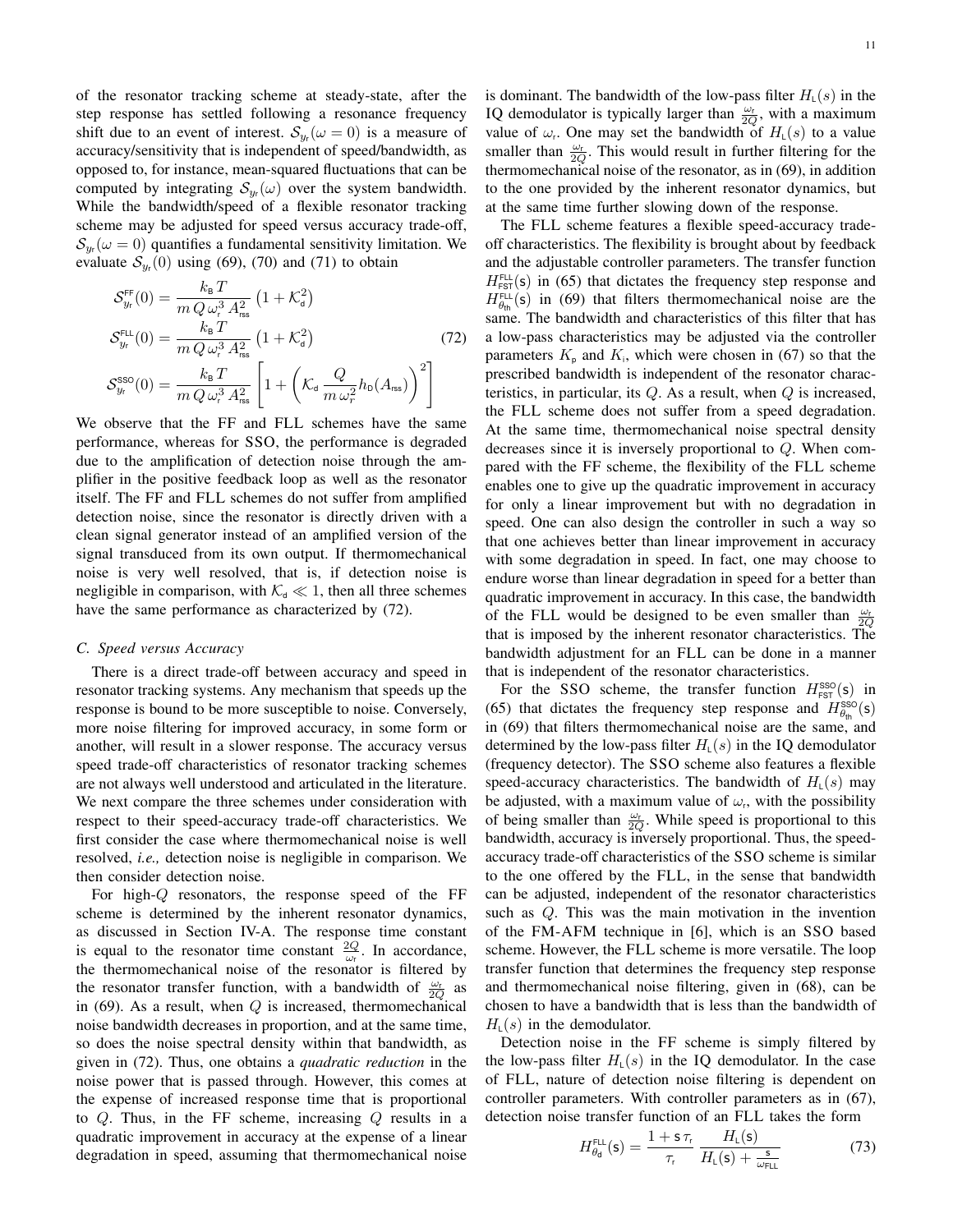When  $\omega_{\text{FLL}} \tau_{\text{r}} \gg 1$ , *i.e.*, the loop bandwidth is larger than the resonator linewidth [\[11\]](#page-13-3), this transfer function satisfies

$$
H_{\theta_d}^{\text{FLL}}(0) = \frac{1}{\tau_r}
$$
  
\n
$$
H_{\theta_d}^{\text{FLL}}(j\omega) \approx \omega_{\text{FLL}} H_{\text{L}}(j\omega) \quad \text{for} \quad \omega > \omega_{\text{FLL}}
$$
\n(74)

Thus, the above implies that FLL loop dynamics in fact amplifies (with respect to the FF scheme, see [\(69\)](#page-9-4)) detection noise at frequencies above the loop bandwidth  $\omega_{FLL}$ , with an amplification factor of  $\omega_{FLL} \tau_r = 2Q \frac{\omega_{FLL}}{\omega_f} = \frac{\omega_{FLL}}{\Gamma}$ , where  $\Gamma = \frac{\omega_r}{2Q}$  is the (one-sided) linewidth of the resonator. The ramifications of this detection noise amplification predicted by our theory was experimentally observed in the measurements reported in [\[11,](#page-13-3) Fig. 5] for a closed-loop FLL scheme. On the other hand, when the loop bandwidth  $\omega_{FLL}$  is chosen to be *smaller* than the resonator linewidth Γ, detection noise is in fact *attenuated* (with respect to the FF scheme). This prediction of our theory was also experimentally verified in [\[11,](#page-13-3) Fig. 5].

The detection noise amplification in the FLL scheme can be alleviated to a degree by reducing the bandwidth of  $H_{L}(s)$ down to  $\omega_{FLL}$ . Furthermore, noise amplification above the loop bandwidth has minimal impact on the accuracy performance of the FLL scheme as we show later. On the other hand, the SSO scheme suffers from detection noise amplification all the way down to zero frequency, in the amount  $\frac{Q}{m \omega_r^2} h_0(A_{\text{rss}})$ . This will result in an accuracy performance degradation that can not be circumvented even when one is willing to trade-off speed performance for it.

#### *D. Figure-of-Merit: Mean-Squared Error*

Following our somewhat qualitative treatment of speed versus accuracy trade-offs, we next perform a quantitative evaluation of the three sensor schemes and compare them in detail. As a figure-of-merit that quantifies speed and accuracy in a unified manner, we use *Root Mean Squared Error* (RMSE). RMSE combines *frequency step response* (FSTR) for speed, with *Allan Deviation* (AD) for accuracy. FSTR was defined in Section [IV-A.](#page-9-7)

AD [\[28\]](#page-13-20)–[\[32\]](#page-13-21) is the standard measure of frequency stability [\[33\]](#page-13-22), established in the frequency standards community but also widely used for resonant sensors. *Allan Variance* can be computed with

<span id="page-11-0"></span>
$$
\sigma_y^2(\tau) = \frac{4}{\pi \tau^2} \int_{-\infty}^{+\infty} \frac{\left[\sin\left(\frac{\omega \tau}{2}\right)\right]^4}{\omega^2} \, \mathcal{S}_{y_r}(\omega) \, d\omega \qquad (75)
$$

where  $S_{y_r}(\omega)$  is the spectrum of fractional frequency fluc-tuations given in [\(70\)](#page-9-5), and  $\tau$  is the *averaging time* for the fluctuations. AD  $\sigma_y(\tau)$  is uniquely determined by  $\mathcal{S}_{y_r}(\omega)$ , as dictated by [\(75\)](#page-11-0). For all resonator tracking schemes,  $S_{y_r}(\omega)$ has the form of low-pass filtered white noise (Lorentzian spectrum), assuming detection noise is negligible. In this case, AD first increases as a function of averaging time  $\tau$ , reaches its peak value  $\sigma_y^{\text{max}}$  at around the response time constant (inverse of the bandwidth of  $S_{y_r}(\omega)$ , and decreases as  $\tau$  is increased further [\[12\]](#page-13-4). For  $\tau$  larger than the response time constant,  $\sigma_y^2(\tau)$  is determined by  $\mathcal{S}_{y_r}(0)$ , simply given by

<span id="page-11-1"></span>
$$
\sigma_y^2(\tau) = \frac{\mathcal{S}_{y_r}(0)}{\tau} \tag{76}
$$

The above expression is valid for averaging time  $\tau$  that is *larger* than the time-constant of the (low-pass) noise filtering mechanisms that reduce  $S_{y_r}(\omega)$  as compared with  $S_{y_r}(0)$  for  $\omega$  larger than the filtering bandwidth. Since this time-constant (inverse of filtering bandwidth) also determines the response time of the resonant sensor to resonance frequency jump events, the relevant time scales of practical interest are in fact represented by [\(76\)](#page-11-1). This justifies our use of  $S_{y_r}(0)$ in Section [IV-B](#page-9-9) as an ultimate measure of accuracy that is independent of speed. If  $\tau$  is increased even further,  $\sigma_y(\tau)$ starts increasing again due to thermal drift and other slow nonideal drift phenomena [\[11\]](#page-13-3). The behavior of  $\sigma_y(\tau)$  for the three time scales is illustrated in Fig. [10](#page-12-1) (upper right graph). For these illustrations, we assumed that the detection noise is negligible, and thermomechanical noise is dominant.

The case when detection noise is not negligible (while thermomechanical noise is still well resolved above the detection noise floor) and the detection bandwidth (of the filter  $H_{\perp}(s)$ ) is larger than the resonator linewidth was experimentally investigated in [\[11\]](#page-13-3). In this scenario,  $S_{y_r}(\omega)$ , the spectrum of fractional frequency fluctuations in [\(70\)](#page-9-5), exhibits low-pass filtered white noise behavior at two different time scales for the FF scheme. That is,  $S_{y_r}(\omega)$  is the sum of two Lorentzian spectra, one for thermomechanical noise with a corner frequency equal to the resonator linewidth, and the other for detection noise with a corner frequency equal to the detection bandwidth. In this case,  $\sigma_y(\tau)$  exhibits two peaks and a valley between them, followed by an eventual increase due to drift. The first peak (at smaller  $\tau$ ) occurs at the detection filter time constant, whereas the second peak occurs at the resonator response time. Behavior in  $\sigma_y(\tau)$  as such for the FF scheme predicted by our theory was shown in [\[11\]](#page-13-3) to agree very well with experimental results. The depth of the valley between the two peaks is determined by the detection noise level with respect to thermomechanical noise [\[11\]](#page-13-3).

The problem with AD is that it misleadingly suggests better accuracy performance for  $\tau$  smaller than the response time of the resonant sensor. In fact, it is not meaningful to use AD in this region for accuracy characterization. AD is appropriate for characterizing random fluctuations in frequency, as well as deterministic frequency drifts, but not for deterministic frequency *offsets*. In fact, AD simply evaluates to zero when there is a deterministic frequency offset, *i.e.,* a bias error. Thus, the bias error needs to be characterized separately. This can be readily done via FSTR  $f_{\text{str}}(\tau)$ , defined by [\(66\)](#page-9-3), normalized so that  $f_{\text{str}}(0) = 0$  and  $f_{\text{str}}(\tau \to \infty) = 1$ . The frequency estimate provided by any resonant sensor scheme has a bias

$$
\mathbf{bias}(\tau) = \Delta y \left[ 1 - f_{\text{str}}(\tau) \right] \tag{77}
$$

in addition to the random fluctuations characterized by AD, where  $\Delta y$  is the root cause amount of fractional frequency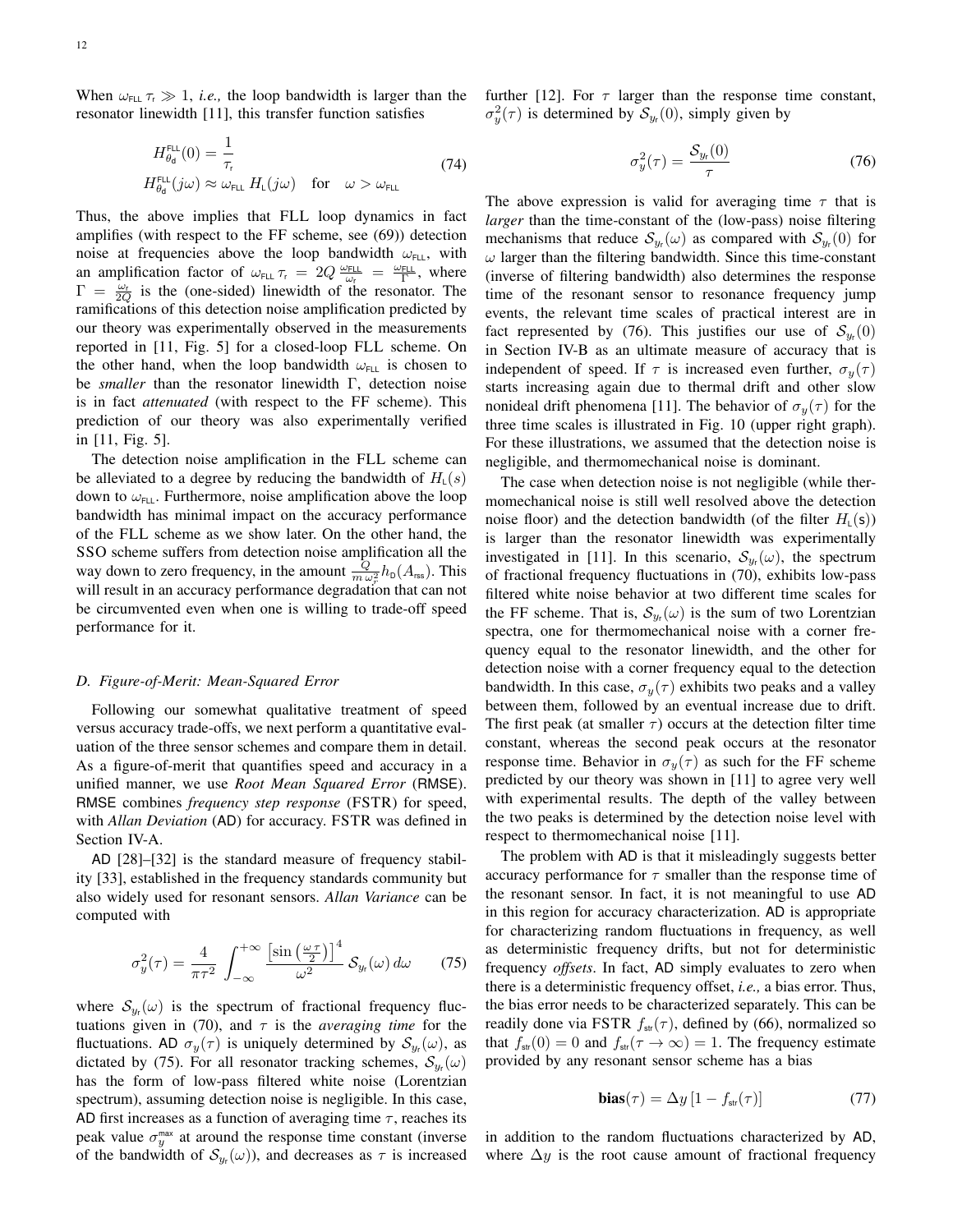13



<span id="page-12-1"></span>Fig. 10. Frequency Step Response, Allan Deviation and Root Mean Squared Error

shift. *Root Mean Squared Error* (RMSE) which combines the two is defined as follows

$$
RMSE(\tau) = \sqrt{\sigma_y^2(\tau) + bias^2(\tau)}
$$
 (78)

For  $\tau$  less then the response time, RMSE is dominated by the bias term. As  $\tau$  is increased,  $f_{\text{str}}(\tau)$  increases, and hence  $[1 - f_{\text{str}}(\tau)]$  decreases. The bias becomes small and then negligible when  $\tau$  exceeds the response time, where RMSE becomes equal to  $\sigma_y(\tau)$ .

Fig. [10](#page-12-1) graphically illustrates the behaviors of FSTR, AD and RMSE, for the FF, FLL and SSO schemes. We recall that, for these illustrations, we assumed that the impact of detection noise is negligible as compared with the thermomechanical noise of the resonator, and hence the thermomechanical noise is well resolved above the detection noise floor. FLL and SSO have the same performance as derived before. Fig. [10](#page-12-1) illustrates and compares the performance of FF (with bandwidth fixed at the resonator linewidth) with FLL and SSO as the bandwidth for these schemes is increased. As seen in these illustrations, using AD alone for performance characterization misleadingly suggests that the FF scheme has better performance for small values of  $\tau$ . However, RMSE correctly indicates better performance for FLL and SSO schemes for time scales below the response time of FF. On the other hand, all schemes have the same performance at long time scales beyond the response time of FF.

We note that another figure-of-merit called FSTDEV (Frequency STep DEViation) that also combines FSTR with AD was proposed in [\[12\]](#page-13-4). Upon further and careful evaluation, we concluded that FSTDEV has some deficiencies in appropriately characterizing performance for resonant sensor schemes with varying bandwidths. On the other hand, RMSE is a universal, well established error measure for estimators that takes into account both random deviations due to noise and biases, *i.e.,* deterministic offsets.

#### V. CONCLUSIONS

We have presented an in-depth theory and comparative analyses for the main resonant sensor schemes that are currently in use, and unraveled their speed versus accuracy trade-off characteristics. We have developed accurate but simple and analytically tractable models, and attained a deep understanding of various issues in designing and optimizing resonant sensors. The predictions based on the theory presented in this paper for various scenarios as system parameters are varied, for both the FF and FLL schemes, were shown to agree very well with experimental results [\[11\]](#page-13-3). Even though we have focused on nanomechanical resonant sensors in this paper, our treatment and the proposed techniques are generally applicable to all kinds of resonant sensors in other domains, *e.g.,* optics or microwaves, where the sensing scheme is based on tracking the resonance frequency of a resonator.

#### VI. ACKNOWLEDGMENTS

The author would like to thank Selim Hanay, Matt Matheny, Selim Olcum, Pedram Sadeghi, Silvan Schmid, Guillermo Villanueva and the attendees of NMC 2019 in Lausanne for many helpful discussions on nanomechanical resonant sensors.

## **REFERENCES**

<span id="page-12-0"></span><sup>[1]</sup> J. Chaste, A. Eichler, J. Moser, G. Ceballos, R. Rurali, and A. Bachtold, "A nanomechanical mass sensor with yoctogram resolution," *Nature Nanotechnology*, vol. 7, no. 5, p. 301, 2012.